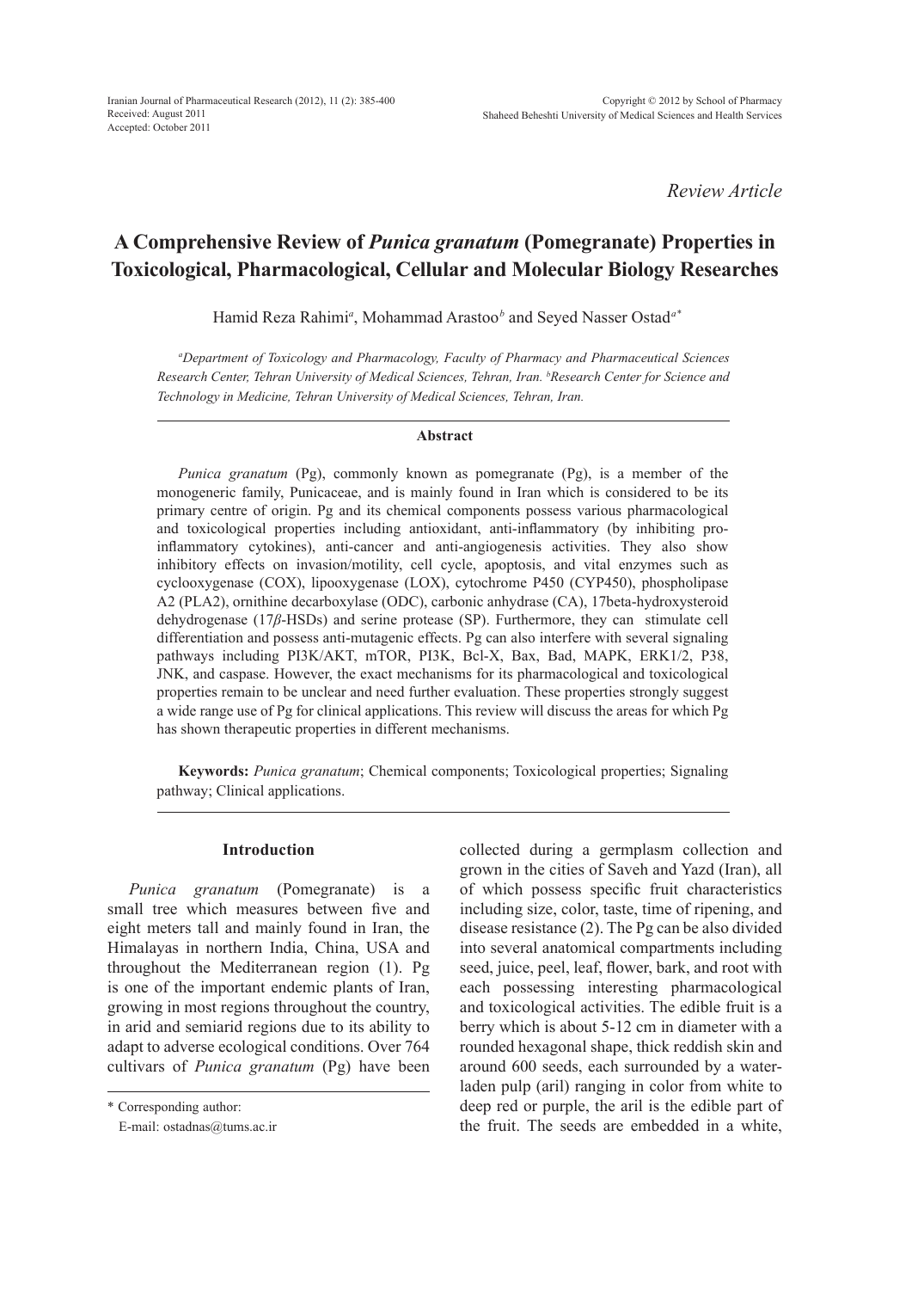spongy, astringent pulp (3). According to the holy Quran, pomegranates grow in the gardens of paradise and the Quran has recited the Pg twice as an example of god's good creations.

The fruit of the Pg has extensively been used as a traditional remedy against acidosis, dysentery, microbial infections, diarrhea, helminth infection, hemorrhage and respiratory pathologies (4). Pg seeds have also been shown to contain the estrogenic compounds, estrone and estradiol (4). Furthermore, the dried pericarp and the juice of the fruit are considered beneficial for treatment of colic, colitis, menorrhagia, oxyuriasis, headache, diuretic, acne, piles, allergic dermatitis, and treatment of oral diseases (5). Recent studies have shown new scientific investigations for the traditional uses of Pg (5).

### *Chemical contents*

Pg contains chemical components in its different compartments, which may possess various pharmacological and toxicological activities (6). These components are summarized in Table 1 (6).

#### *Antioxidant properties*

Oxidative stress (OS) produces toxic metabolites (7) which can initiate and promote cancers (8, 9). Consumption of polyphenoles and flavonoids are beneficial for the prevention of cardiovascular, inflammatory, and other diseases by preventing OS that induces lipid peroxidation in arterial macrophages and in lipoproteins (10, 11). The presence of antioxidants has been reported in Pg juice (10). Pg contains some species of flavonoids and anthocyanidins (delphinidin, cyaniding and pelargonidin) in its seed oil and juice (6) and shows antioxidant activity three times greater than green tea extract (12). Pg fruit extracts exhibit scavenging activity against hydroxyl radicals (13) and superoxide anions, which could be related to anthocyanidins (6). The antioxidant action of Pg is observed, not only through its scavenging reactions, but also by its ability to form metal chelates (14). Studies have indicated that methanolic extracts from the peel of Pg has a broad spectrum of antioxidant activities which were evaluated by 1,1-diphenyl 2-picrylhydrazyl (DPPH) free radical scavenging, phosphomolybdenum, Ferric

(Fe3+) Reducing Antioxidant Power (FRAP), and Cupric  $(Cu^{2+})$  Reducing Anti-oxidant Capacity (CUPRAC) assays (14, 15). Studies have looked at the beneficial effects of pomegranates antioxidant activity *in-vivo* and *in-vitro* and have shown that Pg juice consumption causes a decrease in procarcinogen activation through CYP activity/expression (CYP1A2 and CYP3A) (16), protection of rat gastric mucosa from ethanol or aspirin toxicity (17), protection of neonatal rat brain from hypoxia (18), reduction of hepatic OS (19), reversal of proatherogenic effects which are induced by perturbed shear stress (20), protective effects against UVA- and UVB-induced cell damage and the potential use of Pg polyphenolics in topical applications (21). Other studies have also shown the protective effects of Pg on the cardiovascular system, including reduction of LDL and cholesterol (22, 23), anti-hypertension action by combating OS induced by diabetes and angiotensin II (24), reduction of carotid arterial stenosis and increase of endothelial nitric oxide (NO) syntheses (25, 26); and suggest the Pg as part of a heart-healthy diet through inhibiting of OS mechanism (27).

# *Anti-inflammatory effect*

Acute inflammation is a beneficial host response for prevention of tissue injury, but it may also cause immune-associated diseases such as rheumatoid arthritis, inflammatory bowel disease and cancers (28, 29). Interestingly, Pg, Pg has been shown to inhibit inflammation by different mechanisms.

Cyclooxygenase (COX) and lipooxygenase (LOX), which are key enzymes in the conversion of arachidonic acid to prostaglandins and leukotrienes (important inflammatory mediators), respectively, are inhibited by Pg (30, 31). Non-steroidal anti-inflammatory drugs (NSAIDs) have more adverse effects on cardiovascular function by inhibiting COX and suppressing PGI2 (prostacyclin) in comparison to Pg (32). Ahmed et al. have shown that Pg has a significant inhibitory effect on osteoarthritis (OA) by suppressing the expression of matrix metalloproteinases (MMPs) in OA chondrocyte cultures and preventing collagen degradation. It may also inhibit joint destruction in OA patients (33). Pro-inflammatory cytokines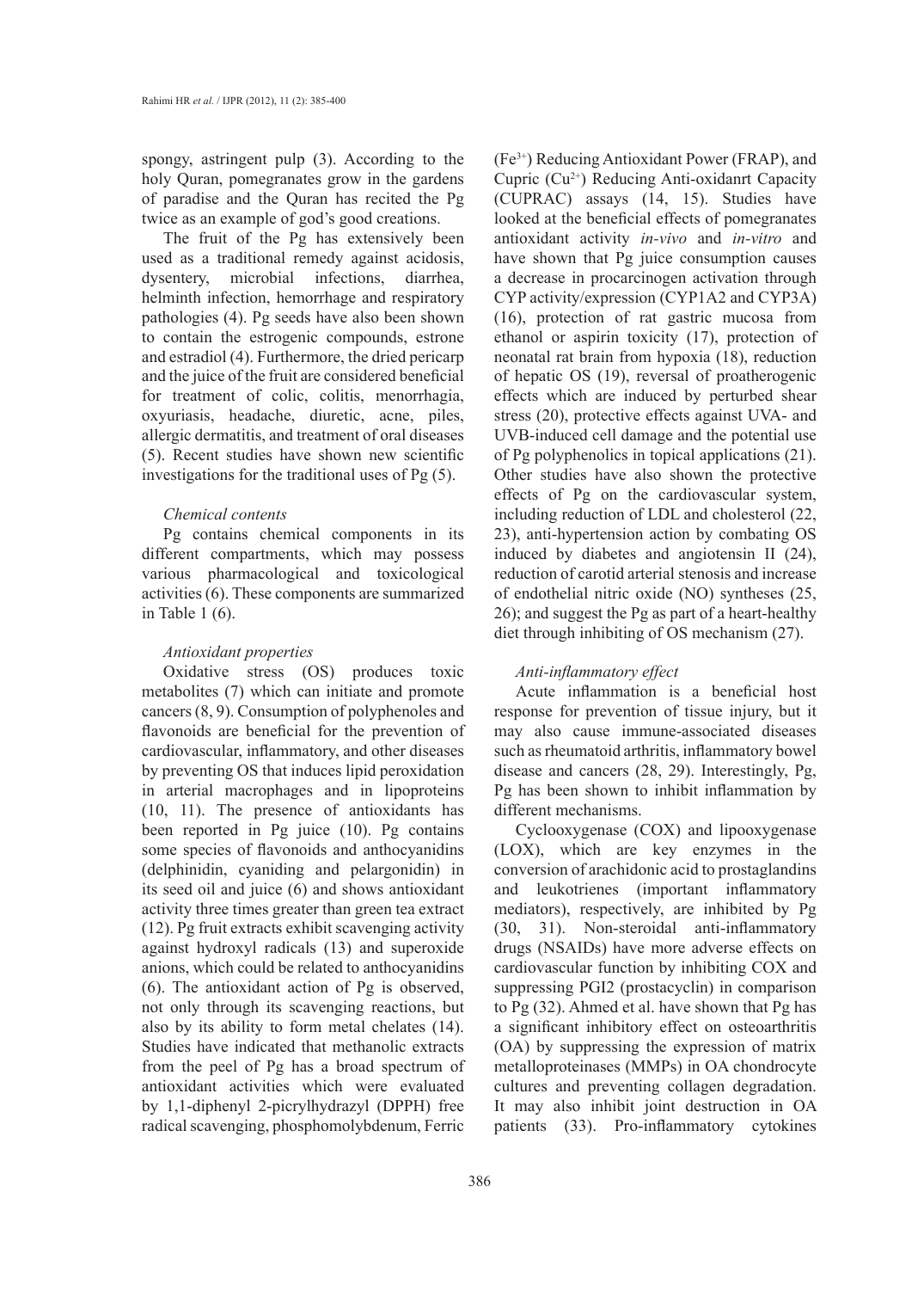such as IL-1*β* play an important role in OA pathogenesis (34). IL-1 $\beta$  induces the expression of MMPs, especially MMP-1 and MMP-13, which are associated to the irreversible breakdown of cartilage matrix through digestion of type-II collagen and the consequent release of matrix proteoglycan from the cartilage (34). Furthermore, Pg has shown anti-inflammatory effects in a colitis rat model (35). However, studies have shown the inhibitory effect of Pg on production of pro-inflammatory cytokines (34- 36). These studies demonstrate that Pg inhibits the p38-mitogen-activated protein kinase (p38- MAPK) pathway and transcription factor, NFkB (nuclear factor kappa-light-chain-enhancer of activated B cells). Activation of p38-MAPK and NF-kB are associated with increased gene expression of TNF-*α*, IL-1*β*, MCP1, iNOS, and COX-2 agents which are critical mediators of inflammation (36). Studies have also shown that administration of 50 mg/kg of Pg extract for 28 days causes a decrease in malondialdehyde (MDA), TNF-*α*, and IL-1*β* levels in rats with liver fibroses (37). Also, Shukla *et al*. showed that pretreatment with 13.6 mg/kg of Pg extract decreased the arthritis incidence and lowered IL-6 and IL-1*β* levels in animal model of rheumatoid arthritis (38).

#### *Carcinogenesis*

Pg possesses inhibitory effects on different type of cancers such as prostate (39,40), breast (41), colon (42,43), and lung cancers (44). Different mechanisms have been outlined for pomegranates anti-cancer activities in these studies. Pg inhibits NF-kBand cell viability of prostate cancer cell lines in a dose-dependent manner in the LAPC4 xenograft model, *in-vitro* (45). Pg polyphenols, ellagitannin-rich extract and whole juice extract inhibited gene expression of HSD3B2 (3betahydroxysteroid dehydrogenase type 2), AKR1C3 (aldo-ketoreductase family 1 member C3) and SRD5A1 (steroid 5alpha reductase type 1), which are key androgen-synthesizing enzymes in LNCaP, LNCaP-AR, and DU-145 human prostate cancer cells (46). Because Pg inhibits CYP activity/ expression which is necessary for activation of procarcinogens, it may have anti-carcinogenesis effects (16). Some metabolites of pomegranates chemical components such as 3,8-dihydroxy6H-dibenzo[b, d]pyran-6-one (urolithin A, UA) which is produced from Ellagitannins (ETs) may also possess anti-cancer effects (46). Treatment with (50-150 μg/mL) pomegranate fruit extract (PFE) for 72 h was found to result in a significant inhibition of lung cancer, with dose-dependent arrest of cells in  $G_0/G_1$  phase of the cell cycle, induction of WAF1/p21 and KIP1/p27, decrease in the protein expressions of cyclins D1, D2, and E, decrease in cyclin-dependent kinase (cdk) 2, cdk4 and cdk6 expression, phosphorylation of MAPK proteins, inhibition of PI3K, phosphorylation of Akt at Thr308, NF-kB and IKK (inhibitor of kappa kinase) alpha, degradation and phosphorylation of IκB, Ki-67 and PCNA (44). Also, the levels of Bax and Bcl-2 were altered by PE in PC-3 cell line (47).

#### *Angiogenesis*

Angiogenesis is an important process for the development of new blood vessels, which is essential in supplying oxygen and nutrition for tumor growth and progression of cancers (48). Therefore, angiogenesis is a possible target for cancer prevention strategy (49, 50). Fibrocytes are important in angiogenesis, as they lay the requisite intracellular infrastructure of blood vessels (51), secrete extracellular matrix degrading enzymes such as MMP-9 which stimulate endothelial cell invasion, and secrete pro-angiogenic factors such as vascular endothelial growth factor (VEGF), basic fibrocyte growth factor (bFGF), and interleukins (IL) (52). Interestingly, recent study has shown the ability of Pg to inhibit angiogenesis (53). Toi*et et al.* evaluated the anti-angiogenic potential of Pg by measuring vascular endothelial growth factor (VEGF), IL-4, and migration inhibitory factor (MIF) in the conditioned media of estrogen sensitive (MCF-7) or estrogen resistant (MDA-MB-231) human breast cancer cells, and immortalized normal human breast epithelial cells (MCF-10A). VEGF was strongly decreased in MCF-10A and MCF-7, however, MIF was increased in MDA-MB-231, showing significant potential for inhibitory effects of angiogenesis by Pg fractions on human umbilical vein endothelial cells (HUVEC) (53).

#### *Invasion and motility*

Understanding the mechanisms of tumor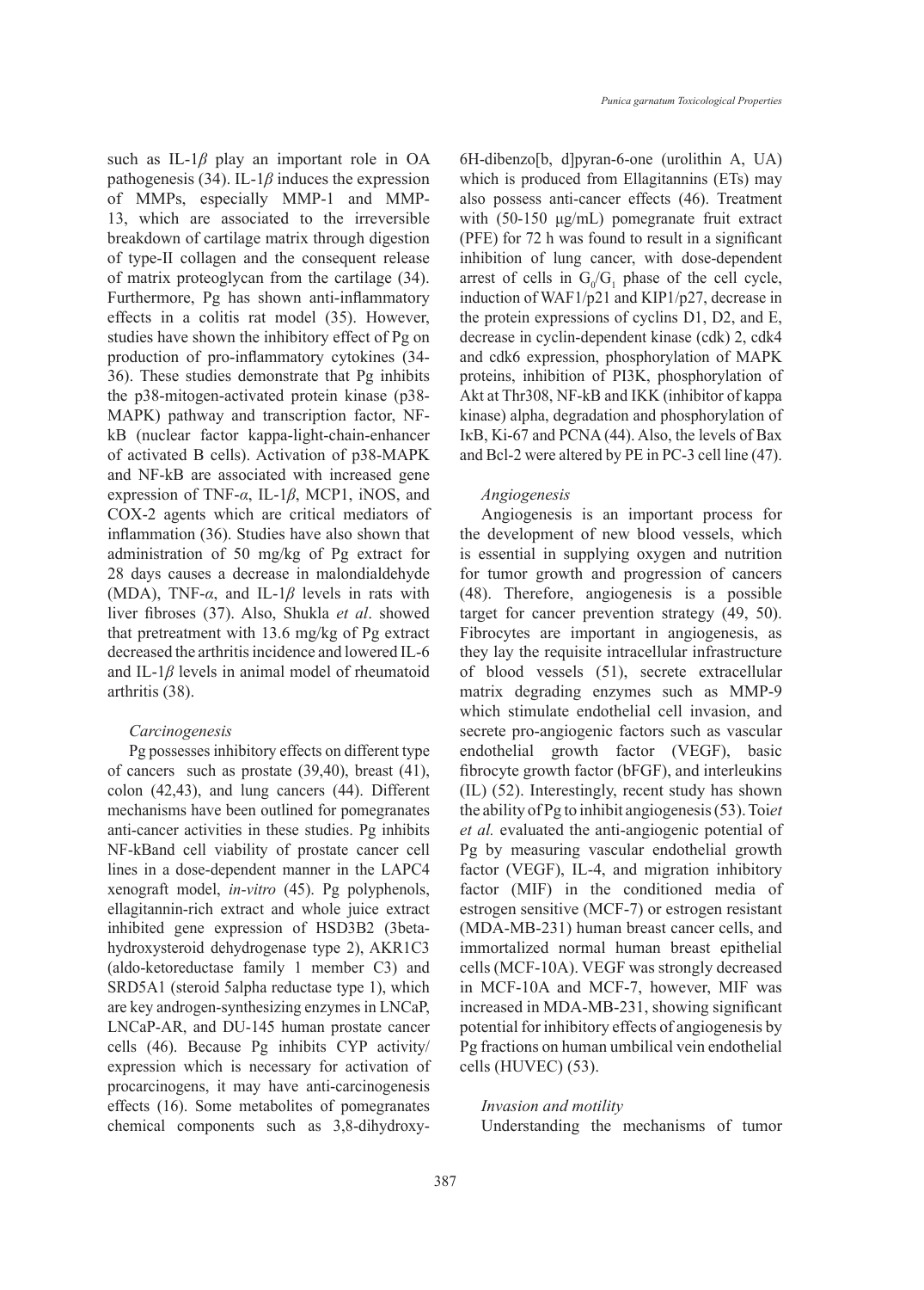cell invasion and metastasis could prove to be important for preventing tumor cell spread. MMP-1, MMP-2, and MMP-9, are a family of zinc-dependant endoproteinases which are most closely linked with metastasis of cancer cells (54-57). Activity of MMPs are regulated on certain levels including transcriptional control, proenzyme activation, and inhibition of activated MMPs by non specific inhibitors such as  $\alpha$ 2-macroglobulin (58), and specific endogenous inhibitors such as tissue inhibitors of metalloproteinase (TIMP) (58). TIMPs bind to the active site of MMPs and block access of MMPs to their substrates (58). Caffeic acid phenethyl ester (CAPE), a compound of Pg which is also derived from honey bee propolis has shown dose-dependent decreases in MMP and TIMP-2 mRNA levels in HT1080 human fibrosarcoma cells, as detected by reverse transcriptase-polymerase chain reaction (RT-PCR). Gelatin zymography analysis confirmed this when compared to controls (57). This study shows the role of CAPE as a potent anti-metastatic agent, which can significantly inhibit the metastatic and invasive capacity of malignant cells (57). Pg has shown dosedependent inhibition effect on NF-kB-dependent reporter gene expression which is associated to proliferation, invasion, and motility in aggressive breast cancer phenotypes. This effect is behind to decrease RhoC and RhoA protein expression, suggests a role for these extracts in lowering the metastatic potential of aggressive breast cancer species (60). Four pure chemicals, ellagic acid, caffeic acid, luteolin, and punicic acid, obtain from the Pg fruit were presented as potential inhibitors of *in-vitro* invasion of human PC-3 prostate cancer cells in an assay employing Matrigel artificial membranes (61).

#### *Cell cycle arrest*

The cell cycle is a series of events which takes place in a cell, leading to its division and duplication. It consists of four distinct phases;  $G_1$ phase, S phase (synthesis),  $G_2$  phase (collectively known as interphase) and M phase (mitosis). Multiple checkpoints have been identified to verify whether the processes at each phase of the cell cycle have been accurately completed before progression into the next phase. Cell cycle may

be altered following exposure to Pg. Previous studies have suggested several mechanisms for these effects, such as modulation of cell signaling molecules in the cell cycle machinery. *Punica granatum extrac*t (PE) inhibited the proliferation of mouse mammary cancer cell line (WA4), derived from mouse MMTV-Wnt-1 mammary tumors in a time and concentration-dependent manner through an arrest of cell cycle progression in the  $G_0/G_1$  phase (62). Ellagitannins, derived from Pg juice, and their metabolites, urolithins exhibit dose and time-dependent decreases in cell proliferation and clonogenic efficiency of HT-29 cells through cell cycle arrest in the  $G_0$ /  $G_1$  and  $G_2/M$  stages of the cell cycle followed by induction of apoptosis (43). Moreover, Pg treatment induced a dose-dependent arrest in the  $G_0/G_1$  phase of the cell cycle which was assessed by DNA cell cycle analysis in the lung cancer cell line (A549) (63). Pg pretreatment of normal human epidermal keratinocytes (NHEK) has been found to increase the cell cycle arrest induced by UVA in the  $G_1$  phase of the cell cycle (64). Furthermore, Androgen-independent cell line, DU 145 has shown a significant increase from 11% to 22% in  $G_2/M$  cells ( $p < 0.05$ ) by treatment with (35 μg/mL) Pg cold-pressed oil (65). Ellagic acid is a phenolic compound, which may belong to Pg, and induces cell cycle arrest and apoptosis in T24 human bladder cancer cells *in-vitro* through induced  $G_0/G_1$  phase arrest, increased p53 and p21 and decreased cyclindependent kinase (Cdk2) gene expression (65). Cdks as the mainly one Cdk4 is a key key molecule in the regulation of cell cycle progression at the  $G_1$ -S phase restriction point is inhibited by p16 (INK4a), a tumor suppressor. It has been reported that the N-terminal of different truncated p16 (INK4a) molecules is not crucial for the interaction with Cdk4 (66). However, Ostad *et al*. have previously shown that the C-terminal domain of p16 (INK4a) is adequate in inducing cell cycle arrest, growth inhibition, and CDK4/6 interaction (68).

#### *Apoptosis*

Apoptosis is the process of programmed cell death, which is a useful marker for predicting tumor response after anti-cancer treatment. Pg causes apoptosis by different mechanisms. PE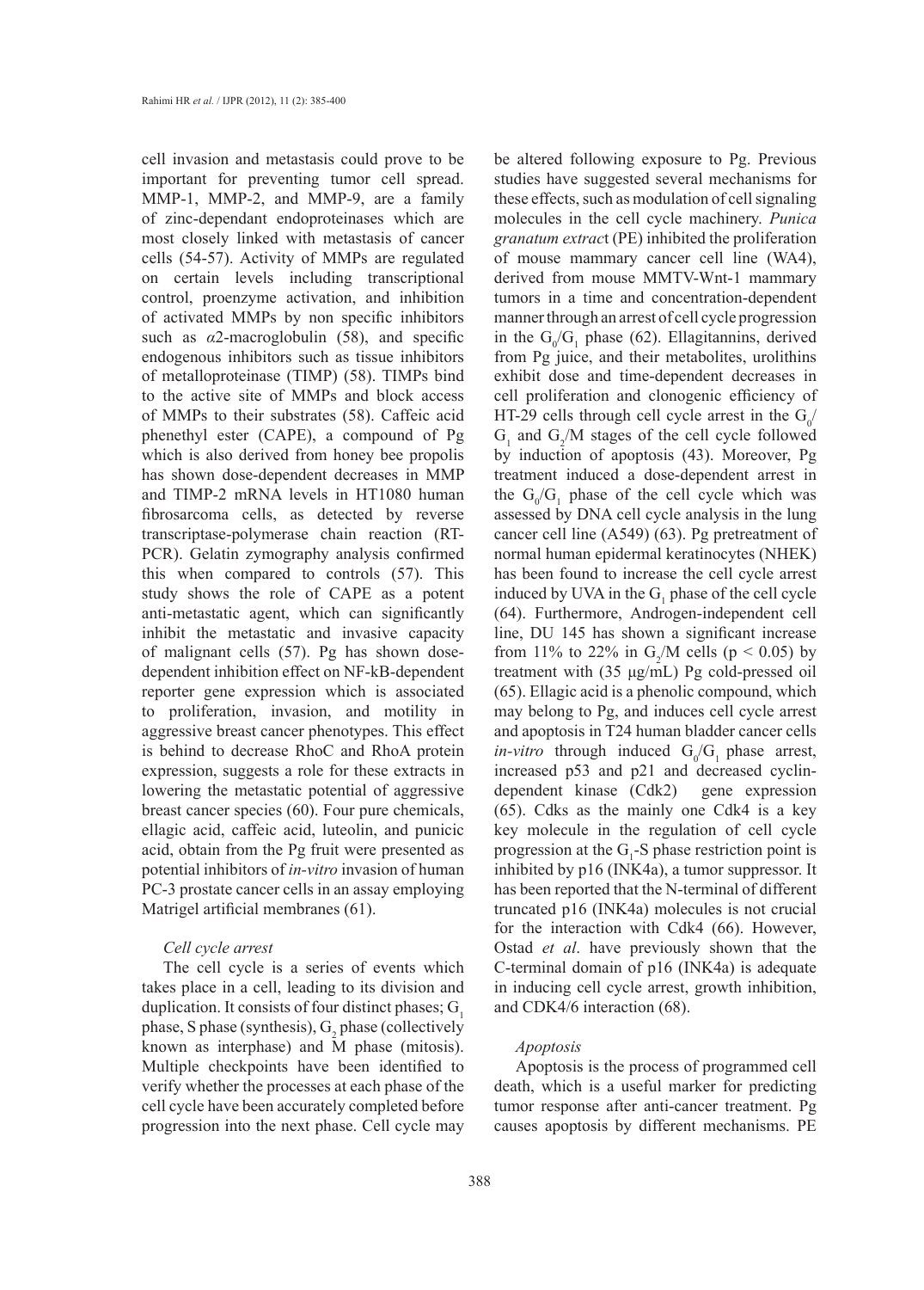has been found to induce apoptosis by increasing caspase-3 activity in a mouse mammary cancer cell line (WA4) (62). In addition, Pg extracts and punic acid, an omega-5 long chain poly unsaturated fatty acid derived from Pg, have been shown to induce apoptosis in both an estrogen in sensitive breast cancer cell line (MDA-MB-231) and an estrogen sensitive cell line developed from MDA-MB-231 cells (MDA-ERalpha7) through lipid peroxidation and the PKC (Protein kinase C) signaling pathway (69). They also cause disruption to the cellular mitochondrial membrane (69). The relationship between pginduced apoptosis in human prostate cancer cells (LAPC4) and the IGF/IGFBP system have been investigated (70). POMx (a highly potent Pg extract prepared from skin and arils, minus the seeds) and IGFBP-3 have been shown to synergistically stimulate apoptosis. Inhibition of cell growth resulted in increased JNK phosphorylation and decreased Akt and mTOR activation (70). Pg treatment of normal human epidermal keratinocytes (NHEK) inhibited UVB-mediated activation of MAPK and NF-kB pathways, as well as other signal transducers and activators of the apoptosis pathway including transcription 3 (STAT3), PKB/AKT, ERK1/2, mTOR, PI3K, Bcl-X(L) (antiapoptotic protein), Bax and Bad (proapoptotic proteins) (64). The role of MAPK signaling pathways and effects of PI3K/AKT, ERK1/2, P38, and JNK on epidermal growth factor (EGF) signaling in proliferation of human mesenchymal stem cells (hMSCs) have been shown *in-vitro* (71). The cell growth is controlled by the interaction of survival and cell growth arrest pathways and the activity of survival pathways such as Akt and ERK1/2 with regard to XIAP (inhibitor of apoptosis) in serum starvation has been investigated and the survival role for ERK in serum starvation has been reported (72). Recently, the Pg inhibition of cell growth, followed by apoptosis of highly aggressive human prostate carcinoma PC3 cells through modulations in the cyclin kinase inhibitor-cyclin-dependent kinase machinery have been shown by Malik *et al.* These events were associated to alterations in the levels of Bax and Bcl-2, shifting the Bax: Bcl-2 ratio in favor of apoptosis (47). Ellagitannins (ETs) and hydrolysable tannins, which are found in Pg and

their hydrolyzed product, as well as ellagic acid (EA), have been reported to induce apoptosis in human colon cancer Caco-2 cells through downregulation of cyclins A and  $B<sub>1</sub>$ , upregulation of cyclin E, cell-cycle arrest in the S phase, induction of apoptosis via intrinsic pathways (FASindependent, caspase-8 independent) through bcl-XL down-regulation with mitochondrial release of cytochrome c into the cytosol as well as activation of initiator caspase-9 and effector caspase-3 (73). Induction of Bax and Bak (proapoptotic), down-regulation of Bcl-X(L) and Bcl-2 (anti-apoptotic), induction of WAF1/ p21 and KIP1/p27, a decrease in cyclins D1, D2, and E, and a decrease in cdk2, cdk4, and cdk6 expression have been shown to occur in prostate cancer PC3 cells, following Pg treatment (74).

## *Punica granatum effects on vital enzymes*

Enzymes are proteins that catalyze biochemical/chemical reactions. Pg has been shown to inhibit different enzymes including phospholipase A2 (PLA2) (that catalytically hydrolyzes the bond releasing arachidonic acid and lysophospholipids) (75), cyclooxygenase (COX), lipooxygenase (LOX) (30), cytochrome P450 (76) and ornithine decarboxylase (ODC) (77) which plays a role in the urea cycle and catalyzes the decarboxylation of ornithine to polyamines such as putrescine. Polyamines regulate growth processes and stimulate the growth of cancer (78). Carbonic anhydrase (CA) that catalyzes the hydration of carbon dioxide to form bicarbonate  $(HCO<sub>3</sub>)$  is also inhibited (79). CA inhibitors such as Pg have been shown to inhibit cancer cell growth *invitro* and *in-vivo* (80). Aromatase is enzyme responsible for a key step in the biosynthesis of estrogens and catalyzes the formation of estrone and estradiol, which is inhibited by Pg (81). One of the possible mechanisms in which Pg can inhibit breast cancer is its inhibitory effect on aromatase and 17 beta-hydroxysteroid dehydrogenase enzymes (17*β*-HSDs), as well as its anti-estrogenic activity (41). Furthermore, ellagitannins (ET) and urolithin B (UB), which are found in relatively high quantities in Pg, have been shown to most effectively inhibit aromatase activity in a live cell assay (82). Serine protease (SP) is another enzyme which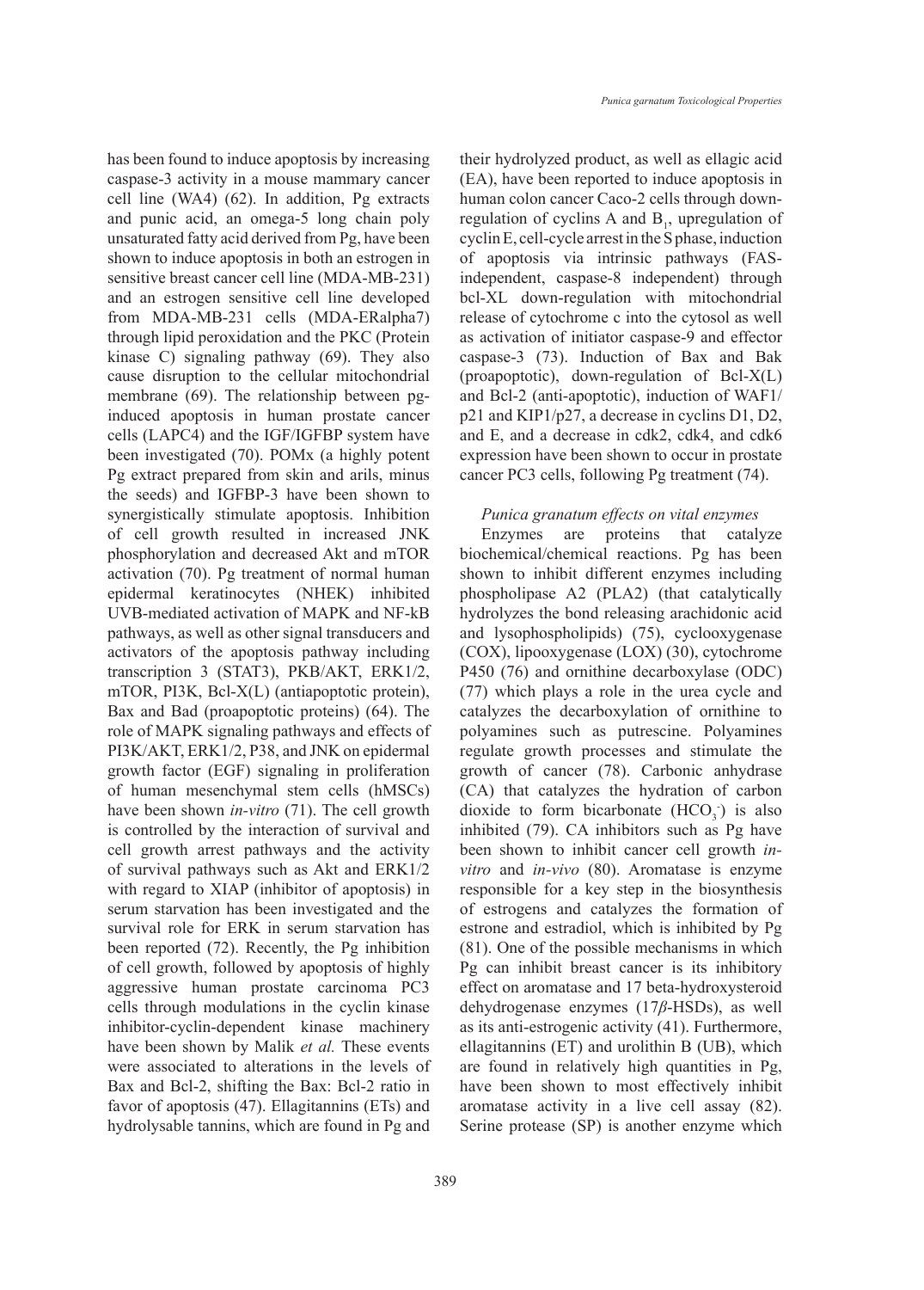is inhibited by Pg. SP is enzymes in which one of the amino acids in the active site is serine. Protease plays an essential role in modulating the turnover of extracellular matrix (EC), which provides morphological support for cell growth and differentiation (83). Furthermore, protease has a verity of important functions including angiogenesis, vasculogenesis, apoptosis, and cell migration/invasion (84). Ellagic acid and punicalagin, from Pg, have shown lower inhibitory effects on alpha-secretase (TACE) and other serine proteases such as chymotrypsin, trypsin, and elastase, thus indicating that they are relatively specific inhibitors of beta-secretase (BACE1) (85). Other studies have shown that catechin and epicatechin (epigallocatechin-3 gallate) (86-88), which are present in Pg (89), can inhibit SP.

# *Cellular differentiation*

Cellular differentiation, in developmental biology, is the process by which a less specialized cell becomes a more specialized cell type. Study has shown that Pg stimulates the differentiation of osteoblastic MC3T3-E1 cells and affects the function of these cells (4). Pg seed oil (but not aqueous extracts of fermented juice, peel or seed cake) has been shown to stimulate keratinocyte proliferation in monolayer culture, without effecting fibroblast function, and as a result facilitates skin repair and promotes regeneration of dermis and epidermis (56). flavonoid-rich fractions from fermented Pg juice and aqueous extraction of Pg pericarps are strong promoters of differentiation in human HL-60 promyelocytic leukemia cells, which are detected by nitro blue tetrazolium reducing activity, non specific esterase activity, specific esterase activity, and phagocytic activity, whereas flavonoidrich fractions from fresh Pg juice only show a relatively mild differentiation-promoting effect. Furthermore, the effect of Pg on differentiation has been observed in breast and prostate cell lines (90).

## *Anti-mutagenicity*

A mutagen is a physical orchemical agent that alters the genetic material of an organism, usually DNA, permanently and thus increases the frequency of mutations above the natural

background level Mutagenicity is the capacity of a chemical or physical agent to cause such permanent change. It has been shown that Pg peel fractions, especially methanol, has anti-mutagenic activities as was detected by the Ames Salmonella/microsome assay against sodium azide (NaN3), methyl methane sulphonate (MMS), 2-aminofluorene (2- AF), and benzo(a) pyrene  $(B(a)P)$  induced mutagenicity in Salmonella typhimurium (TA97a, TA98, TA100 and TA102) tester strains (15). Methanolic extract of Pg (15 mg/plate) shows the highest anti-mutagenic activity in TA 100 cells (91).

### *Clinical application*

Considering the mentioned properties, Pg has the potential to be used in many clinical applications. Studies have shown that Pg inhibits prostate cancer cell growth, induces apoptosis in PC-3 cells (highly aggressive prostate carcinoma cells), suppresses invasion of PC-3 cells and decreases proliferation of DU-145 prostate cancer cells *in-vitro* (52). Treatment of HT-29 colon cancer cells has been indicated by Pg juice through decreasing COX-2 expression and inhibiting inflammatory cell signaling processes which may cause cancer initiation and progression (92). Furthermore, COX-2 is involved in the proliferative response of human periodontal fibroblast (HPLF) cells to Emdogain (EMD) (93). There has been a correlation between inducible nitric oxide (iNOS) synthase and COX-2 expression in human colorectal adenocarcinoma. In fact, a possible link between advanced stages of this disease and higher expression of iNOS and COX-2 has been shown by Habibollahi *et al.* (94).

Pg has been shown to inhibit breast cancer cell lines MCF-7 and MB-MDA-231 by hindering angiogenesis, tumor growth, invasiveness, proliferation, and induction of apoptosis (53, 95-97). An inhibitory effect of Pg has been shown on lung and skin cancer models (44, 98). Moreover, Wongwattanasathien *et al.* have shown the inhibitory effect of Pg on HL-60 human leukemia cells through inhibition of proliferation and differentiation of these cell lines (91). Pg has been shown to have antiatherosclerotic effects through protection of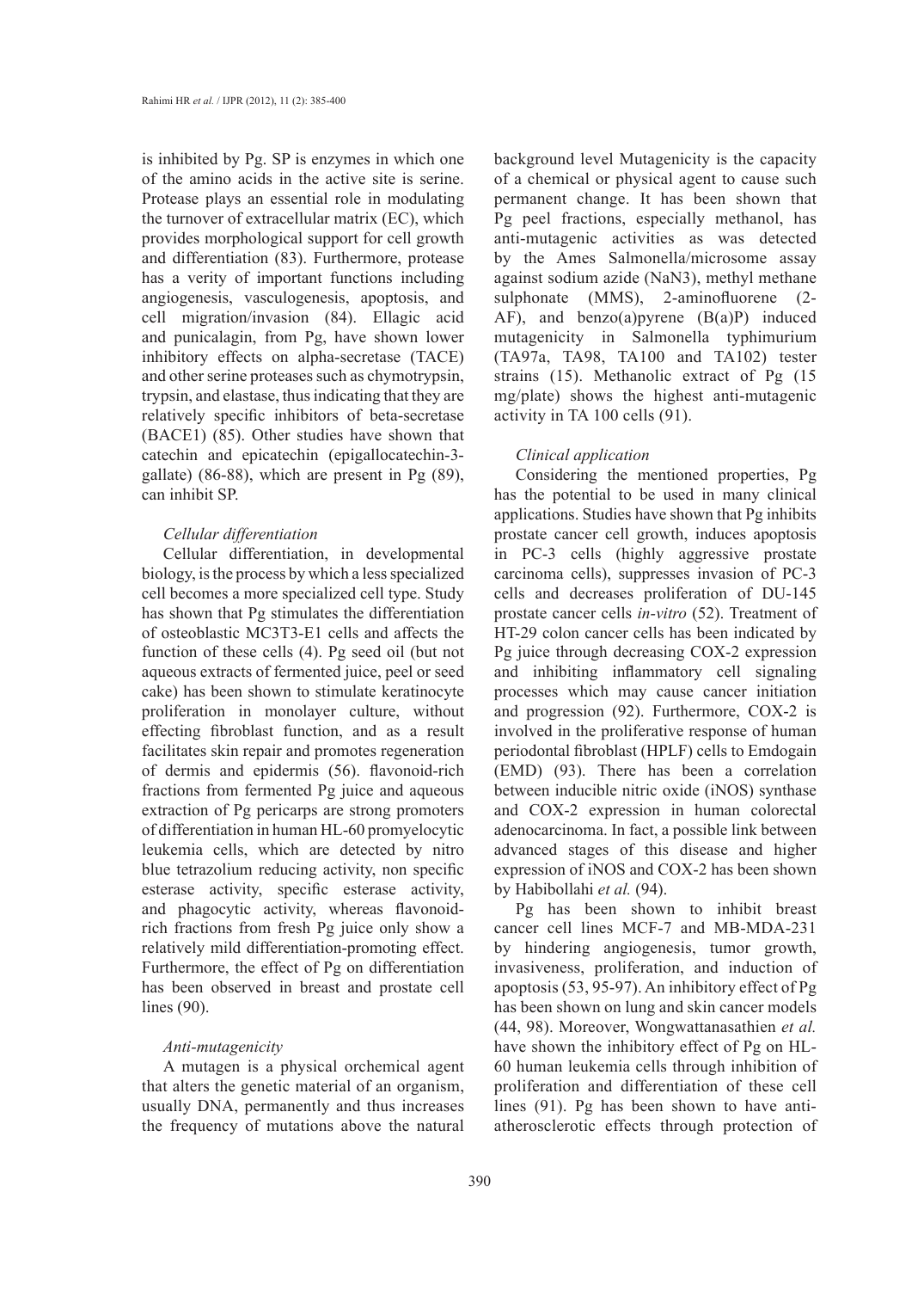endothelial function, destructive effects on reactive oxygen species such as NO by its antioxidant properties (99), increase MPM uptake of oxidized LDL, and decrease of lipid peroxidation and cholesterol levels (100). Furthermore, Pg has been shown to have antihyperlipidemia activity through activation of peroxisome proliferators activated receptor (PPAR-*α*), which can decrease cardiac uptake and circulating lipids (101). Furthermore, Pg decreases cholesterol levels by decreasing absorption and increasing fecal excretion of cholesterol, as well as effecting cholesterol metabolism through HMG-CoA reductase and sterol O-acyltransfrase (102). It has also been demonstrated that Pg has anti-hypertensive effects, with inhibited serum angiotensin converting enzyme (ACE) and decreased systolic blood pressure being observed in hypertensive patients (103). Reduced myocardial ischemia and improved myocardial perfusion were also caused by Pg (104). In an animal model of diabetes, Pg resulted in lower serum C-peptides, a pro-insulin metabolite marker for endogenously secreted insulin, by 23 percent compared to baseline levels in diabetic patients (105). Pg has also shown effectiveness in controlling oral inflammation (106) as well as bacterial (107) and fungal counts in periodontal diseases (108), and Candida associated denture stomatitis (109). Pg has been found to have antibacterial properties against oral bacteria (106, 109), including methicilin-resistance *Staphylococcus aureus* (MRSA) and methicillin-sensitive *Staphylococcus aureus* (MSSA) (110). Kasai *et al*. have also shown the protective properties of Pg against UV-induced damage and skin pigmentation, compared to the placebo (111). Azadzoi *et al.* found anti-erectile dysfunction properties for Pg, measured by intracavernous blood flow and penile erection in a rabbit model of arteriogenic erectile dysfunction (112). Therefore, it could be used in male infertility to improve epidermal sperm concentration, sperm motility, decrease the number of abnormal sperms, and increase spermatogenic cell density (113). Pg hasneuroprotective properties in neonatal hypoxia-ischemic brain injury (18, 114) and preventive effects on Alzheimer's

disease, as shown in animal models (improved learning of water maze tasks) (115). Antiobesity effects (116) have also been described for Pg. COX-2 has been involved in spatial memory retention and may impair the memory by injecting it intra-hippocampal, in rats (117). The inhibitory effect of Pg on COX-2 could be valuable in inhibiting memory impairment.

## **Conclusion**

In this review, we gathered all the published studies on Pg without date elimination. However attempts were made to explain the new data. Iran is considered to be the primary origin of Pg. Pg juice, fruit, and extracts have been used extensively in the folk medicine of ancient cultures for various medicinal properties (118). Pg has been shown to possess phytochemicals which may hold pharmacological and toxicological properties (6). Nevertheless, the exact effects and involved mechanisms for the pharmacological and toxicological effects of many of these chemicals remain to be cleared. Nowadays, the use of herbal products or medicinal plants, because of their safety and efficiency in the prevention and/or treatment of several chronic diseases, are being extensively investigated worldwide.

The information presented in this review article which was obtained from *in-vitro*, *in-vivo* and clinical trial investigations has shown some of the pharmacological and toxicological mechanisms and properties of PE. These properties include anti-oxidative, antiinflammatory, anticancer, anti-angiogenesis, and inhibitory effect on invasion/motility, cell cycle arrest, apoptosis, stimulation of cell differentiation and anti-mutagenic effects, and inhibitory effects on vital enzymes such as COX, LOX, CYP450, PLA<sub>2</sub>, ODC, CA, 17β-HSDs and SP. Existence of these pharmacological and toxicological mechanisms and properties and interference of several signaling pathways including PI3K/AKT, mTOR, PI3K, Bcl-X, Bax, Bad, MAPK, ERK1/2, P38, JNK, and caspase relation to Pg, suggest that Pg can be extensively used as a possible therapy for prevention and treatment of several types of diseases including prostate cancer, colon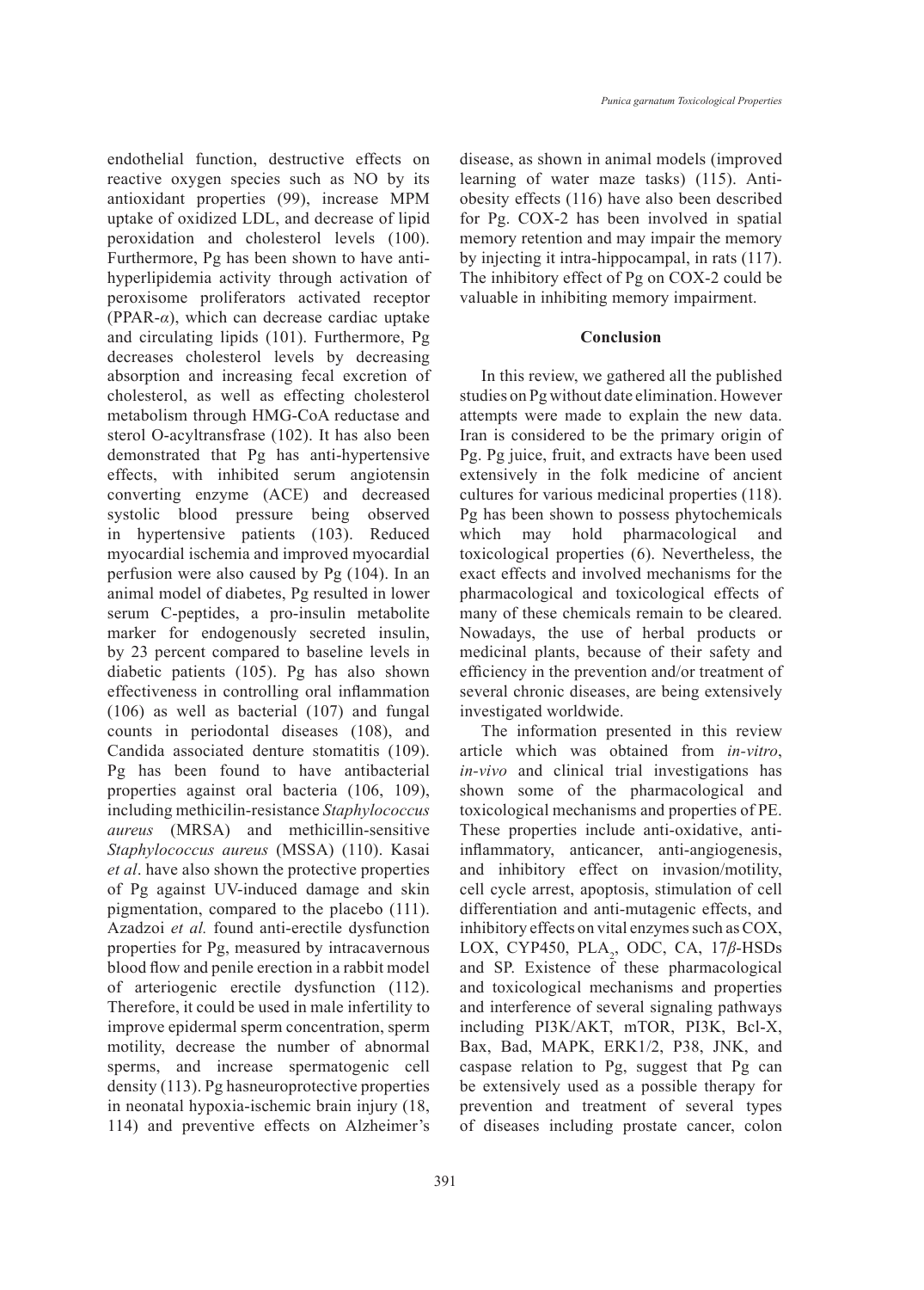# **Table 1.** Phytochemicals present in *Punina granatum* (pomegranate).

| <b>Pomegranate Phytochemicals</b>                                                                                                          | Formula                           | Molecular weight<br>(MW) | <b>Plant Part</b>       |
|--------------------------------------------------------------------------------------------------------------------------------------------|-----------------------------------|--------------------------|-------------------------|
| <b>Ellagitannins and Gallotannins</b>                                                                                                      |                                   |                          |                         |
| $2,3-(S)$ -HHDP-D-glucose <sup>a</sup>                                                                                                     | $C_{20}H_{18}O_{14}$              | 482.35                   | Bark, peel              |
| Castalagin                                                                                                                                 | $C_{41}H_{26}O_{26}$              | 934.63                   | Bark                    |
| Casuariin                                                                                                                                  | $C_{34}H_{24}O_{22}$              | 784.54                   | Bark                    |
| Casuarinin                                                                                                                                 |                                   | 936.65                   | Bark, pericarp          |
| Corilagin                                                                                                                                  | $C_{27}H_{22}O_{18}$              | 634.45                   | Fruit, leaves, pericarp |
| Cyclic $2,4:3,6$ -bis $(4,4',5,5',6,6'$ -hexahydroxy<br>$[1,1'-bipheny]$ - 2,2'-dicarboxylate)<br>1-(3,4,5-trihydroxybenzoate) b-D-Glucose | $C_{41}H_{28}O_{26}$              | 936.65                   | leaves                  |
| Granatin A                                                                                                                                 | $C_{34}H_{24}O_{23}$              | 800.54                   | Pericarp                |
| Granatin B                                                                                                                                 | $C_{34}H_{28}O_{27}$              | 952.64                   | Peel                    |
| Pedunculagin                                                                                                                               | $C_{34}H_{24}O_{22}$              | 784.52                   | Bark, pericarp          |
| Punicacortein A                                                                                                                            | $C_{27}H_{22}O_{18}$              | 634.45                   | Bark                    |
| Punicacortein B                                                                                                                            | $C_{27}H_{22}O_{18}$              | 634.45                   | Bark                    |
| Punicafolin                                                                                                                                | $C_{41}H_{30}O_{26}$              | 938.66                   | Leaves                  |
| Punigluconin                                                                                                                               | $C_{34}H_{26}O_{23}$              | 802.56                   | Bark                    |
| Strictinin                                                                                                                                 | $C_{27}H_{22}O_{18}$              | 634.45                   | Leaves                  |
| Tellimagrandin I                                                                                                                           | $\mathrm{C_{14}H_{26}O_{22}}$     | 786.56                   | Leaves, pericarp        |
| Tercatain                                                                                                                                  | $C_{34}H_{26}O_{22}$              | 786.56                   | Leaves                  |
| 2-O-galloyl-4,6(S,S) gallagoyl-D-glucose                                                                                                   | $C_{41}H_{26}O_{26}$              | 934.63                   | Bark                    |
| 5-O-galloyl-punicacortein D                                                                                                                | $C_{54}H_{34}O_{34}$              | 1222.8                   | Leaves                  |
| Punicacortein C                                                                                                                            | $C_{47}H_{26}O_{30}$              | 1070.7                   | <b>Bark</b>             |
| Punicacortein D                                                                                                                            | $C_{47}H_{26}O_{30}$              | 1070.7                   | Bark, heartwood         |
| Punicalin                                                                                                                                  | $C_{34}H_{22}O_{22}$              | 782.53                   | Bark, pericarp          |
| Punicalagin                                                                                                                                | $C_{48}H_{28}O_{30}$              | 1084.7                   | Bark, pericarp, peel    |
| Terminalin/gallayldilacton                                                                                                                 | $C_{28}H_{20}O_{16}$              | 602.37                   | Pericarp                |
| <b>Ellagic Acid Derivatives</b>                                                                                                            |                                   |                          |                         |
| Ellagic acid                                                                                                                               | $C_{14}H_6O_8$                    | 302.19                   | Fruit, pericarp, bark   |
| Ellagic acid, 3,3'-di-O-methyl                                                                                                             | $C_{16}H_{10}O_8$                 | 330.25                   | Seed                    |
| Ellagic acid, 3,3', 4'-tri-O-methyl                                                                                                        | $C_{17}H_{12}O_8$                 | 344.27                   | Seed                    |
| Ellagic acid, 3'-O-methyl-3, 4-methylene                                                                                                   | $C_{16}H_8O_8$                    | 328.23                   | Heartwood               |
| Eschweilenol C                                                                                                                             | $C_{20}H_{16}O_{12}$              | 448.33                   | Heartwood               |
| Diellagic acid rhamnosyl(1-4) glucoside                                                                                                    | $C_{40}H_{30}O_{24}$              | 894.65                   | Heartwood               |
| <b>Catechin and Procyanidins</b>                                                                                                           |                                   |                          |                         |
| $(-)$ -Catechin                                                                                                                            | $C_{15}H_{14}O_6$                 | 290.27                   | Juice                   |
| Catechin-(4,8)-gallocatechin                                                                                                               | $\rm C^{}_{30}H^{}_{26}O^{}_{13}$ | 594.52                   | Peel                    |
| Gallocatechin                                                                                                                              | $C_{15}H_{14}O_7$                 | 306.27                   | Peel                    |
| Gallocatechin-(4,8)-catechin                                                                                                               | $C_{30}H_{26}O_{13}$              | 594.52                   | Peel                    |
| Gallocatechin-(4,8)-gallocatechin                                                                                                          | $C_{30}H_{26}O_{14}$              | 610.52                   | Peel                    |
| Procyanidin B1                                                                                                                             | $C_{30}H_{26}O_{12}$              | 578.52                   | Juice                   |
| Procyanidin B2                                                                                                                             | $C_{30}H_{26}O_{12}$              | 578.52                   | Juice                   |
| <b>Anthocyanins and Anthocyanidins</b>                                                                                                     |                                   |                          |                         |
| Cyanidin                                                                                                                                   | $C_{15}H_{11}O_6$                 | 287.24                   | Peel                    |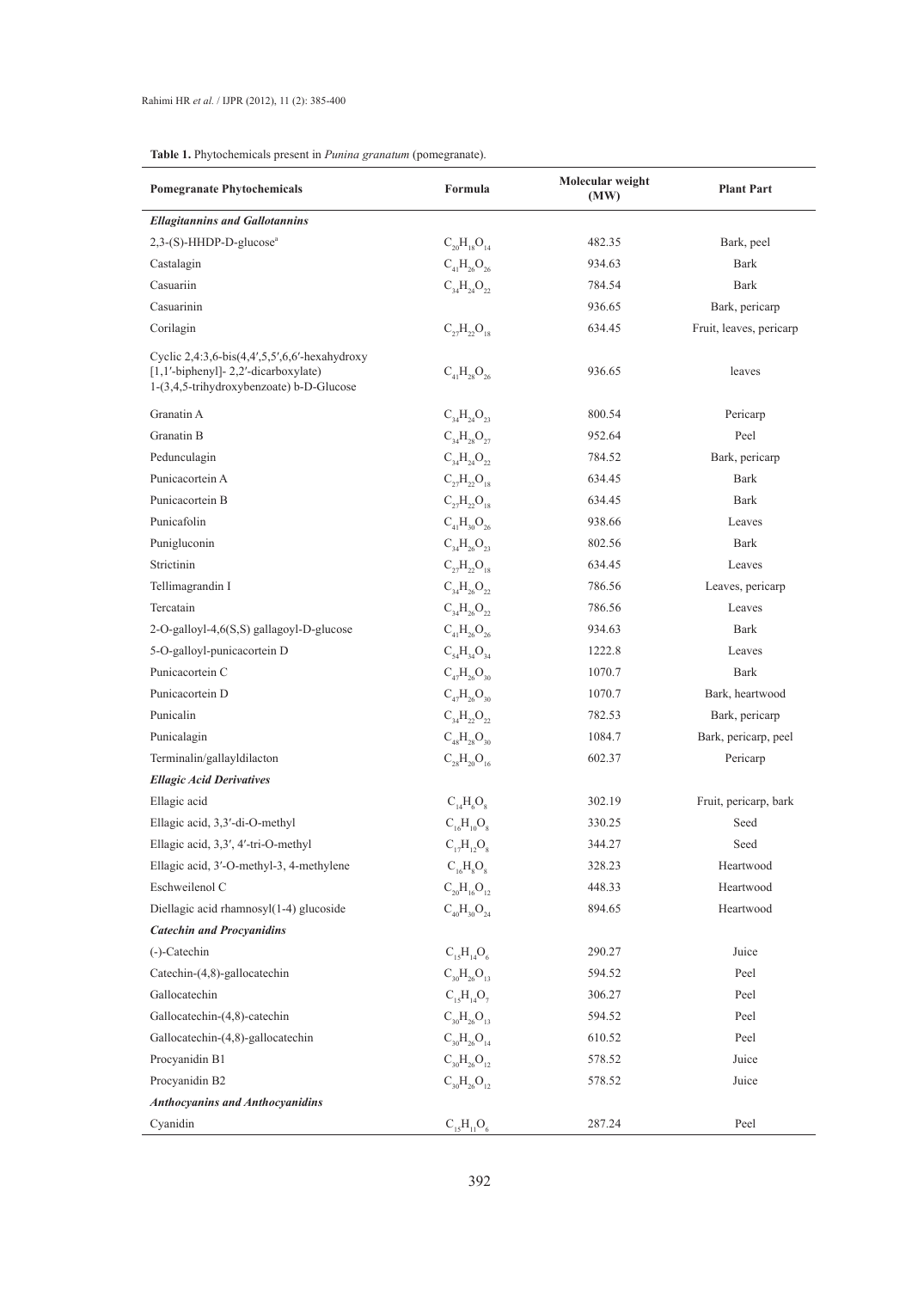# **Table 1.** (Continued)

| <b>Pomegranate Phytochemicals</b>                                                                      | Formula              | Molecular weight<br>(MW) | <b>Plant Part</b> |
|--------------------------------------------------------------------------------------------------------|----------------------|--------------------------|-------------------|
| Cyanidin-3-glucoside                                                                                   | $C_{21}H_{21}O_{11}$ | 449.38                   | Juice             |
| Cyanidin-3,5-diglucoside                                                                               | $C_{27}H_{31}O_{16}$ | 611.52                   | Juice             |
| (Continued)                                                                                            |                      |                          |                   |
| Cyanidin-3-rutinoside                                                                                  | $C_{27}H_{31}O_{15}$ | 595.53                   | Juice             |
| Delphinidin                                                                                            | $C_{15}H_{11}O_7$    | 303.24                   | Juice             |
| Delphinidin-3-glucoside                                                                                | $C_2 1H_{21}O_{12}$  | 465.38                   | Juice             |
| Delphinidin 3, 5-diglucoside                                                                           | $C_{27}H_{31}O_{17}$ | 627.52                   | Juice             |
| Pelargonidin 3-glucoside                                                                               | $C_{21}H_{21}O_{10}$ | 433.38                   | Juice             |
| Pelargonidin 3,5-diglucoside                                                                           | $C_{27}H_{31}O_{15}$ | 595.53                   | Juice             |
| Flavonols                                                                                              |                      |                          |                   |
| Apigenin-4'-O- $\beta$ -D-glucoside                                                                    | $C_{21}H_{20}O_{11}$ | 448.32                   | Leaves            |
| Kaempferol                                                                                             | $C_{15}H_{10}O_6$    | 286.24                   | Peel, fruit       |
| Luteolin                                                                                               | $C_{15}H_{10}O_6$    | 286.24                   | Peel, fruit       |
| Luteolin-3'-O- $\beta$ -D-glucoside                                                                    | $C_{21}H_{20}O_{10}$ | 432.11                   | Leaves            |
| Luteolin-4'-O- $\beta$ -D-glucoside                                                                    | $C_{21}H_{20}O_{10}$ | 432.11                   | Leaves            |
| Luteolin-3'-O-ß-D-Xyloside                                                                             | $C_{21}H_{18}O_{10}$ | 418.09                   | Leaves            |
| Myricetin                                                                                              | $C_{15}H_{10}O_8$    | 318.04                   | Fruit             |
| Ouercetin                                                                                              | $C_{15}H_{10}O_7$    | 302.04                   | Peel, fruit       |
| Quercimeritrin                                                                                         | $C_{21}H_{20}O_{12}$ | 464.38                   | Fruit             |
| Quercetin-3-O-rutinoside                                                                               | $C_{27}H_{30}O_{16}$ | 610.52                   | Fruit             |
| Quercetin-3,4'-dimethyl ether $7$ -O- $\alpha$ -L-<br>arabinofuranosyl- $(1-6)$ - $\beta$ -D-glucoside | $C_{28}H_{32}O_{16}$ | 624.54                   | Bark, peel        |
| Eriodictyol-7-O- $\alpha$ -Larabinofuranosyl (1-6)- $\beta$ -D-<br>glucoside                           | $C_{26}H_{30}O_{15}$ | 582.51                   | Leaves            |
| Naringenin 4'-methylether $7$ -O- $\alpha$ -L-<br>arabinofuranosyl $(1-6)$ - $\beta$ -D-glucoside      | $C_{27}H_{32}O_{14}$ | 580.53                   | Leaves            |
| Organic Acids                                                                                          |                      |                          |                   |
| Caffeic acid                                                                                           | $C_9H_8O_4$          | 180.16                   | Juice             |
| Chlorogenic acid                                                                                       | $C_{16}H_{18}O_9$    | 345.31                   | Juice             |
| Cinnamic acid                                                                                          | $C_9H_8O_2$          | 148.16                   | Juice             |
| Citric acid                                                                                            | $C_6H_8O_7$          | 192.12                   | Juice             |
| o-Coumaric acid                                                                                        | $C_qH_qO_q$          | 164.16                   | Juice             |
| p-Coumaric acid                                                                                        | $C_qH_qO_q$          | 164.16                   | Juice             |
| Ferulic acid                                                                                           | $C_{10}H_{10}O_4$    | 194.18                   | Juice             |
| Gallic acid                                                                                            | $C_7H_6O_5$          | 170.12                   | Juice             |
| L-Malic acid                                                                                           | $C_4H_6O_5$          | 134.09                   | Juice             |
| Oxalic acid                                                                                            | $C_2H_2O_4$          | 90.03                    | Juice             |
| Protocatechuic acid                                                                                    | $C_7H_6O_4$          | 154.12                   | Juice             |
| Quinic acid                                                                                            | $C_7H_{12}O_6$       | 192.17                   | Juice             |
| Succinic acid                                                                                          | $C_4H_6O_4$          | 118.09                   | Juice             |
| Organic Acids                                                                                          |                      |                          |                   |
| Caffeic acid                                                                                           | $C_qH8O_4$           | 180.16                   | Juice             |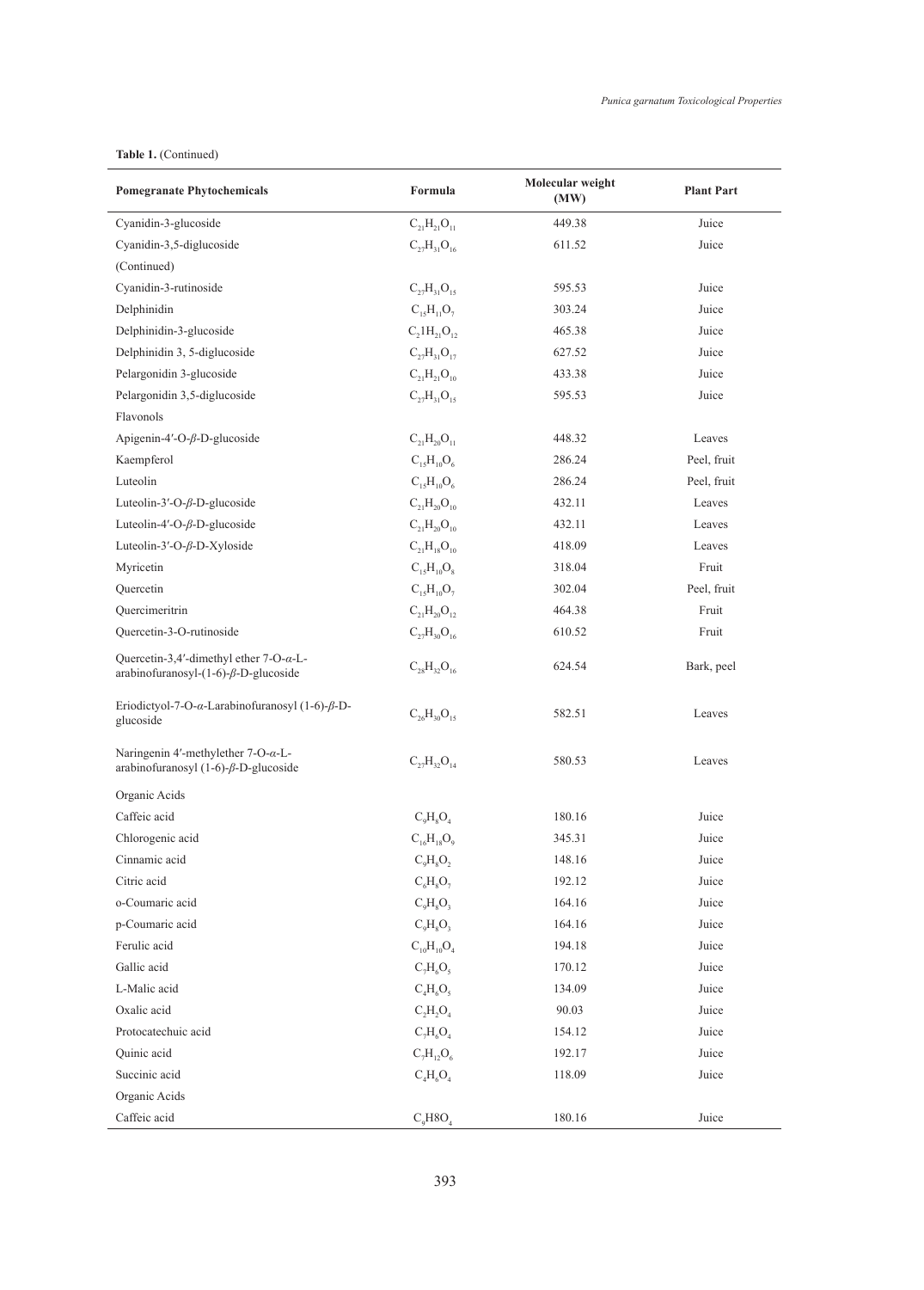# **Table 1.** (Continued)

| <b>Pomegranate Phytochemicals</b>                      | Formula               | Molecular weight<br>(MW) | <b>Plant Part</b> |
|--------------------------------------------------------|-----------------------|--------------------------|-------------------|
| Chlorogenic acid                                       | $C_{16}H_{18}O_9$     | 345.31                   | Juice             |
| Cinnamic acid                                          | $C_9H_8O_2$           | 148.16                   | Juice             |
| Citric acid                                            | $C_6H_8O_7$           | 192.12                   | Juice             |
| o-Coumaric acid                                        | $C_9H_8O_3$           | 164.16                   | Juice             |
| p-Coumaric acid                                        | $C_qH_8O_3$           | 164.16                   | Juice             |
| Ferulic acid                                           | $C_{10}H_{10}O_4$     | 194.18                   | Juice             |
| Gallic acid                                            | $C_7H_6O_5$           | 170.12                   | Juice             |
| L-Malic acid                                           | $C_4H_6O_5$           | 134.09                   | Juice             |
| Oxalic acid                                            | $C_2H_2O_4$           | 90.03                    | Juice             |
| Protocatechuic acid                                    | $C_7H_6O_4$           | 154.12                   | Juice             |
| (Continued)                                            |                       |                          |                   |
| Quinic acid                                            | $C_7H_{12}O_6$        | 192.17                   | Juice             |
| Succinic acid                                          | $C_4H_6O_4$           | 118.09                   | Juice             |
| Tartaric acid                                          | $C_4H_6O_6$           | 150.09                   | Juice             |
| Simple Gallyol Derivatives                             |                       |                          |                   |
| Brevifolin                                             | $C_{12}H_8O_6$        | 248.19                   | Leaves            |
| Brevifolin carboxylic acid                             | $C_{13}H_8O_8$        | 292.2                    | Leaves            |
| Brevifolin carboxylic acid-10-monosulphate             | $C_{13}H_{7}KO_{10}S$ | 394.25                   | Leaves            |
| 1,2,3-Tri-O-galloyl- $\beta$ -D-glucose                | $C_{27}H_{24}O_{18}$  | 448.32                   | Leaves            |
| $1,2,4$ -Tri-O-galloyl- $\beta$ -D-glucose             | $C_{27}H24O18$        | 286.24                   | Leaves            |
| 1,2,6-Tri-O-galloyl- $\beta$ -D-glucose                | $C_{27}H_{24}O_{18}$  | 286.24                   | Leaves            |
| $1,4,6$ -Tri-O-galloyl- $\beta$ -D-glucose             | $C_{27}H_{24}O_{18}$  | 432.11                   | Leaves            |
| $1,3,4$ -Tri-O-galloyl- $\beta$ -D-glucose             | $C_{27}H_{24}O_{18}$  | 432.11                   | Leaves            |
| 1,2, 4, 6-Tetra-O-galloyl- $\beta$ -D-glucose          | $C_{34}H_{28}O_{22}$  | 418.09                   | Leaves            |
| 1,2,3,4, 6-Pent-O-galloyl- $\beta$ -D-glucose          | $C_{41}H_{32}O_{26}$  | 318.04                   | Leaves            |
| Methyl gallate                                         | $C_{8}H_{8}O_{5}$     | 302.04                   | Heratwood         |
| 3,4,8,9,10-pentahydroxy-dibenzo[b,d]pyran-6-one        | $C_{13}H_8O_7$        | 464.38                   | Leaves            |
| Fatty Acids and Triglycerides                          |                       |                          |                   |
| Eicosenoic acid                                        | $C_{20}H_{40}O_2$     | 312.53                   | Seed oil          |
| Linoleic acid                                          | $C_{18}H_{32}O_2$     | 280.45                   | Seed oil          |
| Linolenic acid                                         | $C_{18}H_{30}O2$      | 278.43                   | Seed oil          |
| Oleic acid                                             | $C_{18}H_{34}O2$      | 282.46                   | Seed oil          |
| Palmitic acid                                          | $C_{16}H_{32}O_2$     | 256.42                   | Seed oil          |
| Punicic acid                                           | $C_{18}H_{30}O_2$     | 278.43                   | Seed oil          |
| Stearic acid                                           | $C_{18}H_{36}O_2$     | 284.48                   | Seed oil          |
| Tri-O-punicylglycerol                                  | $C_{57}H_{92}O_6$     | 873.34                   | Seeds             |
| Di-O-punicyl-O-octadeca-8Z-11Z-13E-<br>trienylglycerol | $C_{57}H_{92}O_6$     | 873.34                   | Seeds             |
| 1-O-trans, cis, trans, octadecatrienol glycerol        | $C_{21}H_{36}O_4$     | 352.51                   | Seed oil          |
| 1-O-isopentyl-3-O-octadec-2-enoyl glycerol             | $C_{26}H_{50}O_4$     | 426.67                   | Seed oil          |
| Sterols and Terpenoids                                 |                       |                          |                   |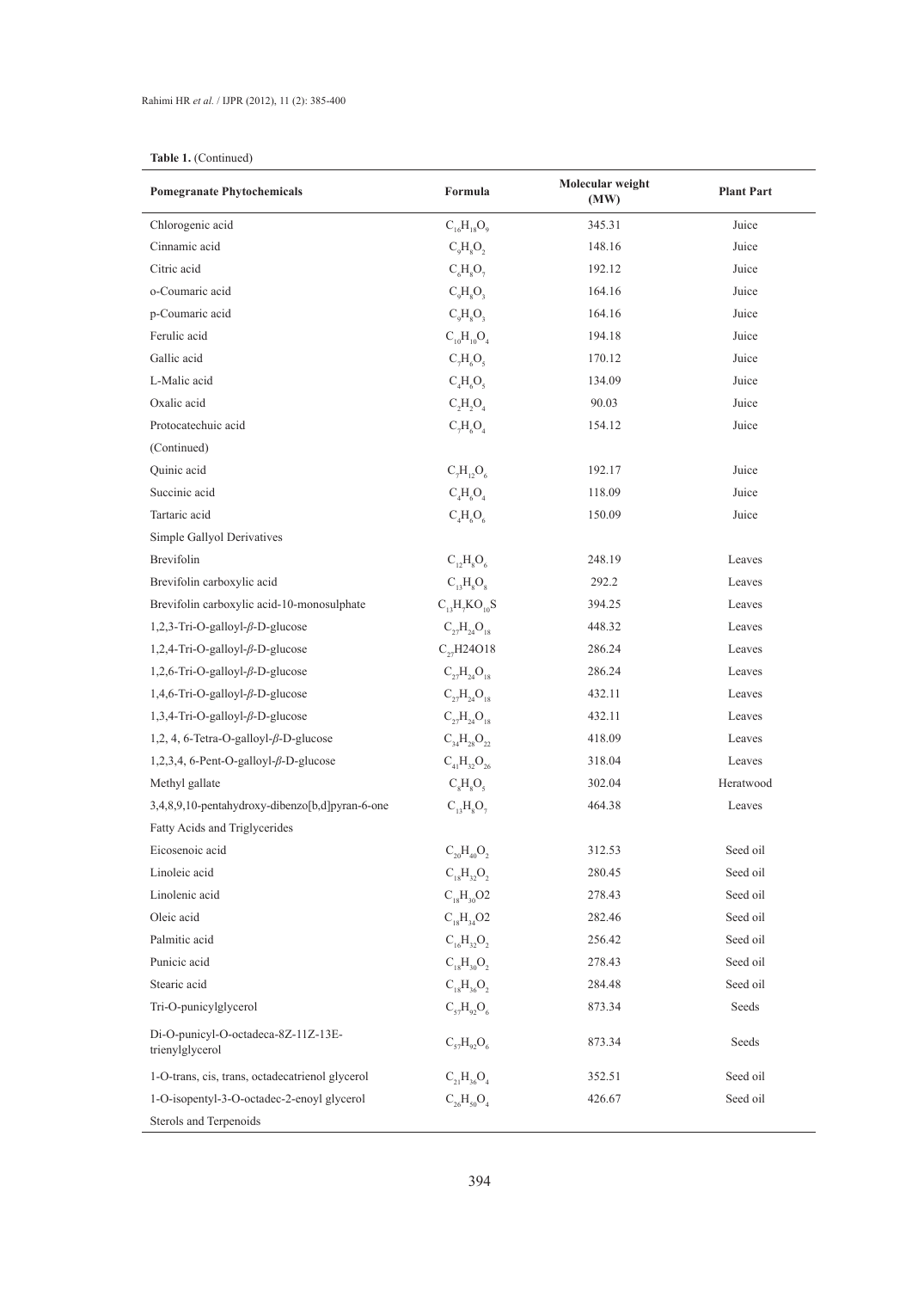## **Table 1.** (Continued)

| <b>Pomegranate Phytochemicals</b>                                                 | Formula                           | Molecular weight<br>(MW) | <b>Plant Part</b>      |
|-----------------------------------------------------------------------------------|-----------------------------------|--------------------------|------------------------|
| Asiatic acid                                                                      | $C_{30}H4_8O_5$                   | 488.7                    | Juice                  |
| Betulinic acid                                                                    | $C_{30}H_{48}O_3$                 | 456.70                   | Seed                   |
| Cholesterol                                                                       | $C_{27}H_{46}O$                   | 386.65                   | Seed oil               |
| Daucosterol                                                                       | $C_{35}H_{60}O_6$                 | 576.85                   | Seed                   |
| Estrone                                                                           | $C_{18}H_{22}O_2$                 | 270.37                   | Seed oil               |
| Estradiol                                                                         | $C_{18}H_{24}O_2$                 | 272.38                   | Seed oil               |
| Estriol                                                                           | $C_{18}H_{24}O_3$                 | 288.38                   | Seed oil               |
| Friedooleanan-3-one                                                               | $C_{30}H_{50}O$                   | 426.72                   | Bark                   |
| $\beta$ -Sitosterol                                                               | $C_{29}H_{50}O$                   | 414.71                   | Seed oil, leaves, stem |
| Stigmasterol                                                                      | $C_{29}H_{48}O$                   | 412.69                   | Seed oil               |
| Testosterone                                                                      | $C_{19}H_{28}O_2$                 | 288.42                   | Seed oil               |
| Ursolic acid                                                                      | $C_{30}H_{48}O_3$                 | 456.70                   | Seed                   |
| Alkaloids                                                                         |                                   |                          |                        |
| Hygrine                                                                           | C <sub>8</sub> H <sub>15</sub> NO | 141.21                   | Root bark              |
| (Continued)                                                                       |                                   |                          |                        |
| Norhygrine                                                                        | $C_7H_{13}NO$                     | 127.18                   | Root bark              |
| Pelletierine                                                                      | $C_8H_{15}NO$                     | 141.21                   | Bark                   |
| N-methyl pelletierine                                                             | $C_9H_{17}NO$                     | 155.24                   | <b>Bark</b>            |
| Sedridine                                                                         | C8H17NO                           | 143.23                   | Bark                   |
| Pseudopelletierine                                                                | $C_9H_{15}NO$                     | 153.22                   | Bark                   |
| Nor-pseudopelletierine                                                            | $C_8H_{13}NO$                     | 139.19                   | <b>Bark</b>            |
| 2,3,4,5-tetrahydro-6-propenyl-pyridine                                            | $C_{8}H_{13}N$                    | 123.20                   | Bark                   |
| 3,4,5,6-tetrahydro-a-methyl-2-pyridine ethanol                                    | C <sub>8</sub> H <sub>15</sub> NO | 141.21                   | <b>Bark</b>            |
| 1-(2,5-dyihydroxy-phenyl)-pyridium chloride                                       | $C_{11}H_{10}CINO_2$              | 223.66                   | Leaves                 |
| Other Compounds                                                                   |                                   |                          |                        |
| Coniferyl 9-O-[β-D-apiofuranosyl-(1-6)]-O-β-D-<br>glucopyranoside                 | $C_{21}H_{30}O_{12}$              | 474.46                   | Seed                   |
| Pseudopelletierine                                                                | $C_9H_{15}NO$                     | 153.22                   | <b>Bark</b>            |
| Nor-pseudopelletierine                                                            | $C_8H_{13}NO$                     | 139.19                   | Bark                   |
| 2,3,4,5-tetrahydro-6-propenyl-pyridine                                            | $C_{\rm s}$ H13N                  | 123.20                   | Bark                   |
| 3,4,5,6-tetrahydro-a-methyl-2-pyridine ethanol                                    | C <sub>8</sub> H <sub>15</sub> NO | 141.21                   | <b>Bark</b>            |
| 1-(2,5-dyihydroxy-phenyl)-pyridium chloride                                       | $C_{11}H_{10}CINO_2$              | 223.66                   | Leaves                 |
| Other Compounds                                                                   |                                   |                          |                        |
| Coniferyl 9-O-[ $\beta$ -D-apiofuranosyl-(1-6)]-O- $\beta$ -D-<br>glucopyranoside | $C_{21}H_{30}O_{12}$              | 474.46                   | Seed                   |
| Sinapyl 9-O-[ $\beta$ -D-apiofuranosyl-(1-6)]-O- $\beta$ -D-<br>glucopyranoside   | $C_{18}H_{36}O_2$                 | 284.48                   | Seed                   |
| Phenylethylrutinoside                                                             | $C_{57}H_{92}O_6$                 | 873.34                   | Seeds                  |
| Icariside D1                                                                      | $C_{57}H_{92}O_6$                 | 873.34                   | Seeds                  |
| Mannitol                                                                          | $C_{21}H_{36}O_4$                 | 352.51                   | Bark                   |

a HHDP =hexahydroxydiphenoyl.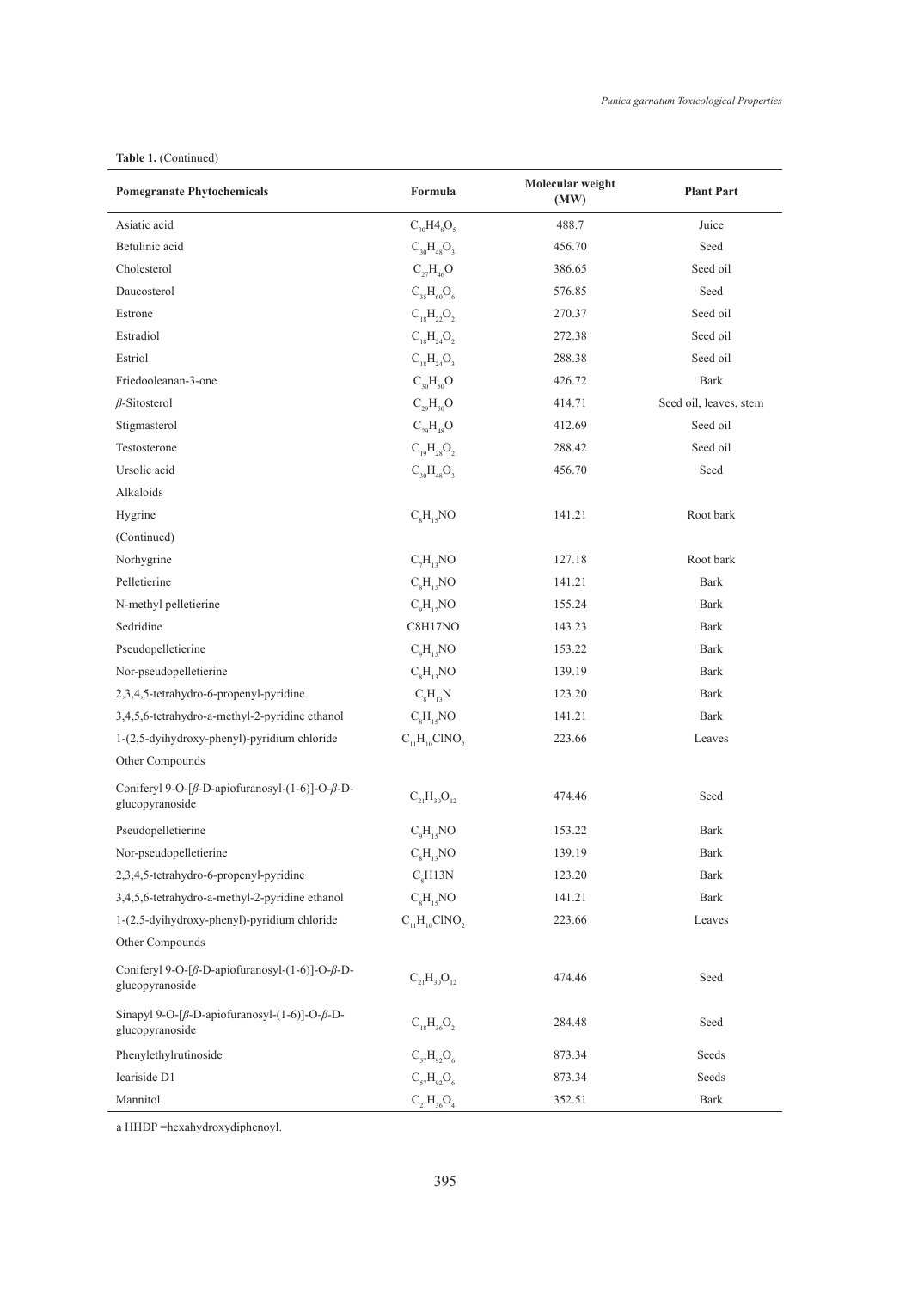cancer, breast cancer, lung cancer, skin cancer, leukemia, anti-atherosclerosis, hyperlipidemia, hypertension, myocardial ischemia, myocardial perfusion, diabetes, oral inflammation, infection, anti-erectile dysfunction, male infertility, neonatal hypoxia-ischemic brain injury, alzheimer and obesity.

#### **References**

- Facciola S. *Cornucopia: a Source Book of Edible*  (1) *Plants*. Kampong Publications,Vista, California. (1990) 166.
- (2) Sheidai M, Khandan M and Nasre ES. B-chromosomes in Iranian pomegranate (*Punica granatum*) cultivars. *Pak. J. Bot.* (2007) 39: 85-91.
- $(3)$  Stover E andMercure EW. The pomegranate: a new look at the fruit of paradise. *Hort. Sci.* (2007) 42: 1088-1092.
- (4) Kim YH and Choi EM. Stimulation of osteoblastic differentiation and inhibition of interleukin-6 and nitric oxide in MC3T3-E1 cells by pomegranate ethanol extract. *Phytother. Res.* (2009) 23: 737-739.
- (5) Ricci D, Giamperi L, Bucchini A and Fraternale D. Antioxidant activity of *Punica granatum* fruits. *Fitoterapia* (2006) 77: 310-312.
- (6) Seeram NP, Schulman RN and Heber D. *Pomegranates: Ancient Roots to Modern Medicine.* Taylor and Francis Group, Boca Raton (2006) 5-8.
- (7) Karageuzyan KG. Oxidative stress in the molecular mechanism of pathogenesis at different diseased states of organism in clinics and experiment. *Curr. Drug TargetsInflamm. Allergy* (2005) 4: 85-98.
- Ohshima H, Tazawa H, Sylla BS and Sawa T. (8) Prevention of human cancer by modulation of chronic inflammatory process. *Mutat. Res.* (2005) 591: 110- 122.
- (9) Garcea G, Dennison AR, Steward WP and Berry DP. Role of inflammation in pancreatic carcinogenesis and the implications for future therapy. *Pancreatol*. (2005) 5: 514-529.
- $(10)$  Noda Y, Kaneyuki T, Mori A and Packer L. Antioxidant activities of pomegranate fruit extract and its anthocyanidins: delphinidin, cyanidin, and pelargonidin. *J. Agric. Food Chem.* (2002) 50: 166- 171.
- (11) Miguel G, Dandlen S, Antunes D, Neves A and Martins D. The effect of two methods of pomegranate (*Punica granatum* L) juice extraction on quality during storage at 4˚ C. *J. Biomed. Biotech. (*2004) 5: 332-337.
- (12) Okamoto JM, Hamamoto YO, Yamato H and Yoshimura H. Pomegranate extract improves a depressive state and bone properties in menopausal syndrome model ovariectomized mice. *J. Ethnopharmacol.* (2004) 92: 93-101.
- $(13)$  Guo S, Deng Q, Xiao J, Xie B and Sun Z. Evaluation of antioxidant activity and preventing DNA damage effect of pomegranate extracts by chemiluminescence

method. *J. Agric. Food. Chem.*(2007) 55: 3134-3140.

- (14) Kulkarni AP, Mahal HS, Kapoor S and Aradhya SM. *In-vitro* studies on the binding, antioxidant, and cytotoxic actions of punicalagin. *J. Agric. Food Chem. (*2007) 55: 1491-500.
- $(15)$  Zahin M, Aqil F and Ahmad I. Broad spectrum antimutagenic activity of antioxidant active fraction of *Punica granatum* L. peel extracts. *Mutat. Res.*(2010) 703: 99-107.
- $(16)$  Faria A, Monteiro R, Azevedo I and Calhau C. Pomegranate juice effects on cytochrome P450S expression: *in-vivo* studies. *J. Med. Food.* (2007) 10: 643-639.
- (17) Ajaikumar KB, Asheef M, Babu BH and Padikkala J. The initiation of gastric mucosal injury by *Punica granatum* L. (pomegranate) methanolic extract. *J. Ethnopharmcol*. (2005) 96: 171-176.
- Loren DJ, Seeram NP, Schulman RN and Holtzman DM. (18) Maternal dietary supplementation withpomegranate juice is neuroproective in an animal model of neonatal hypoxia-ischemic brain injury. *Ped. Res.* (2005) 57: 858-864.
- Faria A, Monteiro R, Mateus N, Azevedo I and Calhau (19) C. Effect of pomegranate (*Punica granatum*) juice intake on hepatic oxidative stress. *Eur. J. Nutr.*(2007) 46: 271-8.
- (20) Aviram M, Dornfeld L, Kaplan M, Coleman R, Gaitini D, Nitecki S, Hofman A, Rosenblat M, Volkova N, Presser D, Attias J, Hayek T and Fuhrman B. Pomegranate juice flavonoids inhibit low-density lipoprotein oxidation and cardiovascular disease: studies in atherosclerotic mice and in humans. *Drugs Exp. Clin. Res.* (2002) 28: 49-62.
- Pacheco-Palencia LA, Noratto G, Hingorani L, Talcott (21) ST and Mertens-Talcott SU. Protective effects of standardized pomegranate (*Punica granatum* L.) polyphenolic extract in ultraviolet-irradiated human skin fibroblasts. *J. Agric. Food Chem.*(2008) 56: 8434- 8441.
- $(22)$  Rosenblat M, Volkova N and Aviram M. Pomegranate juice (PJ) consumption antioxidative properties on mouse macrophages, but not PJ beneficial effects on macrophage cholesterol and triglyceride metabolism, are mediated via PJ-induced stimulation of macrophage PON2. *Atherosclerosis* (2010) 212: 86-92.
- $(23)$  Fuhrman B, Volkova N and Aviram M. Pomegranate juice inhibits oxidized LDL uptake and cholesterol biosynthesis in macrophages. *J. Nutr. Biochem.* (2005) 16: 570-576.
- (24) Mohan M, Waghulde H and Kasture S. Effect of pomegranate juice on angiotensin II-induced hypertension in diabetic Wistar rats. *Phytother. Res.* (2010) 2: 196-203.
- (25) Aviram M, Rosenblat M, Gaitini D, Nitecki S, Hoffman A, Dornfeld L, Volkova N, Presser D, Attias J, Liker H and Hayek T. Pomegranate juice consumption for 3 years by patients with carotid artery stenosis reduces common carotid intima-media thickness, blood pressure and LDL oxidation. *Clin. Nutr.* (2004) 23: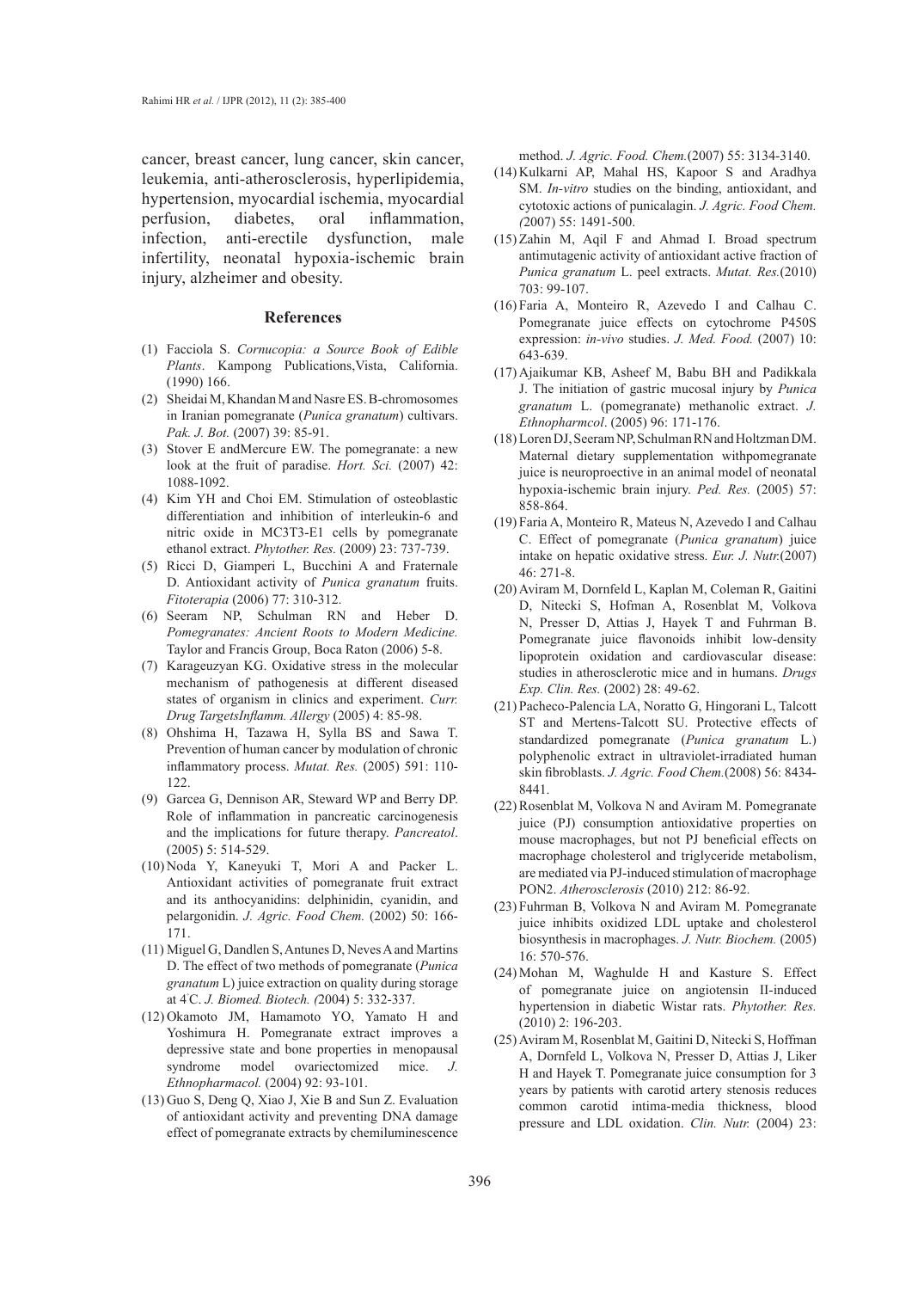423-433.

- (26) Nigris F, Balestrieri ML, Williams-Ignarro S, D'Armiento FP, Fiorito C, Ignarro LJ and Napoli C. The influence of pomegranate fruit extract in comparison to regular pomegranate juice and seed oil on nitric oxide and arterial function in obese Zucker rats. *Nitric Oxide* (2007) 17:50-54.
- (27) Basu A andPenugonda K. Pomegranate juice: a hearthealthy fruit juice. *Nutr. Rev.* (2009) 67: 49-56.
- (28) Balkwill F, Charles KA and Mantovani A. Smoldering inflammation in the initiation and promotion of malignant disease. *Cancer Cell*. (2005) 7: 211-217.
- (29) Simmons DL and Buckley CD. Some new and not so new, anti-inflammatory targets. *Curr. Opn. Pharmacol*. (2005) 5: 394-397.
- (30) Schubert SY, Lansky EP and Neeman I. Antioxidant and eicosanoid enzyme inhibition properties of pomegranate seed oil and fermented juice flavonoids. *J. Ethnopharmacol.* (1999) 66: 11-17.
- (31) Rahimi HR, Arasoo M and Shiri M. Punica granatum is more effective to prevent gastric disorders induced by Helicobacter pylori or any other stimulator in humans. *Asian J. Plan. Sci.* (2011) 10: 380-382.
- (32) Grosser T, Fries S and FitzGerald GA. Biological basis for the cardiovascular consequences of COX-2 inhibition: therapeutic challenges and opportunities. *Clin. Invest.* (2006) 116: 4-15.
- (33) Ahmed S, Wang N, Hafeez BB, Cheruvu VK andHaqqi TM. *Punica granatum* L. extract inhibits IL-1betainduced expression of matrix metalloproteinases by inhibiting the activation of MAP kinases and NFkappa B in human chondrocytes *in-vitro*. *Nutr.* (2005) 135: 2096-2102.
- (34) Mix KS, Mengshol JA, Benbow U, Vincenti MP, Sporn MB and Brinckerhoff CE. A synthetic triterpenoid selectively inhibits the induction of matrix metalloproteinases 1 and 13 by inflammatory cytokines. *Arthritis Rheum.* (2001) 44: 1096-1104.
- Larrosa M, González-Sarrías A, Yáñez-Gascón (35) MJ, Selma MV, Azorín-Ortuño M, Toti S, Tomás-Barberán F, Dolara P and Espín JC. Anti-inflammatory properties of a pomegranate extract and its metabolite urolithin-A in a colitis rat model and the effect of colon inflammation on phenolic metabolism. *J. Nutr. Biochem.* (2010) 21: 717-725.
- $(36)$  Hayden MS and Ghosh S. Signaling to NF-kappaB. *Genes. Dev.* (2004) 18: 2195-224.
- (37) Toklu HZ, Dumlu MU, Sehirli O, Ercan F, Gedik N, Gökmen V and Sener G. Pomegranate peel extract prevents liver fibrosis in biliary-obstructed rats. *J. Pharm. Pharmacol.* (2007) 59: 1287-95.
- $(38)$  Shukla M, Gupta K, Rasheed Z, Khan KA and Haqqi TM. Consumption of hydrolyzable tannins-rich pomegranate extract suppresses inflammation and joint damage in rheumatoid arthritis. *Nutr.* (2008) 24: 733-43.
- (39) Koyama S, Cobb LJ, Mehta HH, Seeram NP, Heber D, Pantuck AJ and Cohen P.Pomegranate extract induces apoptosis in human prostate cancer cells by

modulation of the IGF-IGFBP axis. *Growth Horm. IGF Res.* (2010) 20: 55-62.

- (40) Rettig MB, Heber D, An J, Seeram NP, Rao JY, Liu H, Klatte T, Belldegrun A, Moro A, Henning SM, Mo D, Aronson WJ and Pantuck A. Pomegranate extract inhibits androgen-independent prostate cancer growth through a nuclear factor-kappaB-dependent mechanism. *Mol. Cancer Ther.* (2008) 7: 2662-71.
- (41) Sturgeon SR and Ronnenberg AG. Pomegranate and breast cancer: possible mechanisms of prevention. *Nutr. Rev.* (2010) 68: 122-128.
- (42) Kasimsetty SG, Bialonska D, Reddy MK, Ma G, Khan SI and Ferreira D. Colon cancer chemopreventive activities of pomegranate ellagitannins and urolithins. *J. Agric. Food Chem.* (2010) 58: 2180-2187.
- Khan SA. The role of pomegranate (*Punica granatum* (43) L.) in colon cancer. *Pak. J. Pharm. Sci.* (2009) 22: 346- 348.
- $(44)$  Khan N, Afaq F, Kweon MH, Kim K and Mukhtar H. Oral consumption of pomegranate fruit extract inhibits growth and progression of primary lung tumors in mice. *Cancer Res.* (2007) 67: 3475-3482.
- (45) Hong MY, Seeram NP and Heber D. Pomegranate polyphenols down-regulate expression of androgensynthesizing genes in human prostate cancer cells overexpressing the androgen receptor. *J. Nutr. Biochem. (*2008) 19: 848-855.
- (46) Seeram NP, Aronson WJ, Zhang Y, Henning SM, Moro A, Lee RP, Sartippour M, Harris DM, Rettig M, Suchard MA, Pantuck AJ, Belldegrun A and Heber D. Pomegranate ellagitannin-derived metabolites inhibit prostate cancer growth and localize to the mouse prostate gland. *J. Agric. Food Chem.* (2007) 55:7732-7.
- (47) Malik A and Mukhtar H. Prostate cancer prevention through pomegranate fruit. *Cell Cycle* (2006) 5: 371- 373.
- (48) Eatock MM, Schatzlein A and Kaye SB. Tumor vasculature as a target for anticancer therapy. *Cancer Treat. Rev.* (2000) 26: 191-204.
- (49) Pfeffer U, Ferrari N, Morini M, Benelli R, Noonan DM and Albini A. Antiangiogenic activity of chemopreventive drugs. *Int. J. Biol. Markers* (2003)  $18:70-74$
- (50) Scappaticci FA. The therapeutic potential of novel antiangiogenic therapies. *Expert. Opin. Investig. Drugs* (2003) 12: 923-932.
- (51) Kunz-Schughart LA and Knuechel R. Tumorassociated fibroblasts (part II): Functional impact on tumor tissue. *Histol. Histopathol.* (2002) 17: 623-37.
- (52) Hartlapp I, Abe R, Saeed RW, Peng T, Voelter W, Bucala R and Metz CN. Fibrocytes induce an angiogenic phenotype in cultured endothelial cells and promote angiogenesis *in-vivo*. *FASEB. J.* (2001) 15: 2215-2224.
- (53) Toi M, Bando H, Ramachandran C, Melnick SJ, Imai A, Fife RS, Carr RE, Oikawa T and Lansky EP. Preliminary studies on the anti-angiogenic potential of pomegranate fractions *in-vitro* and *in-vivo.*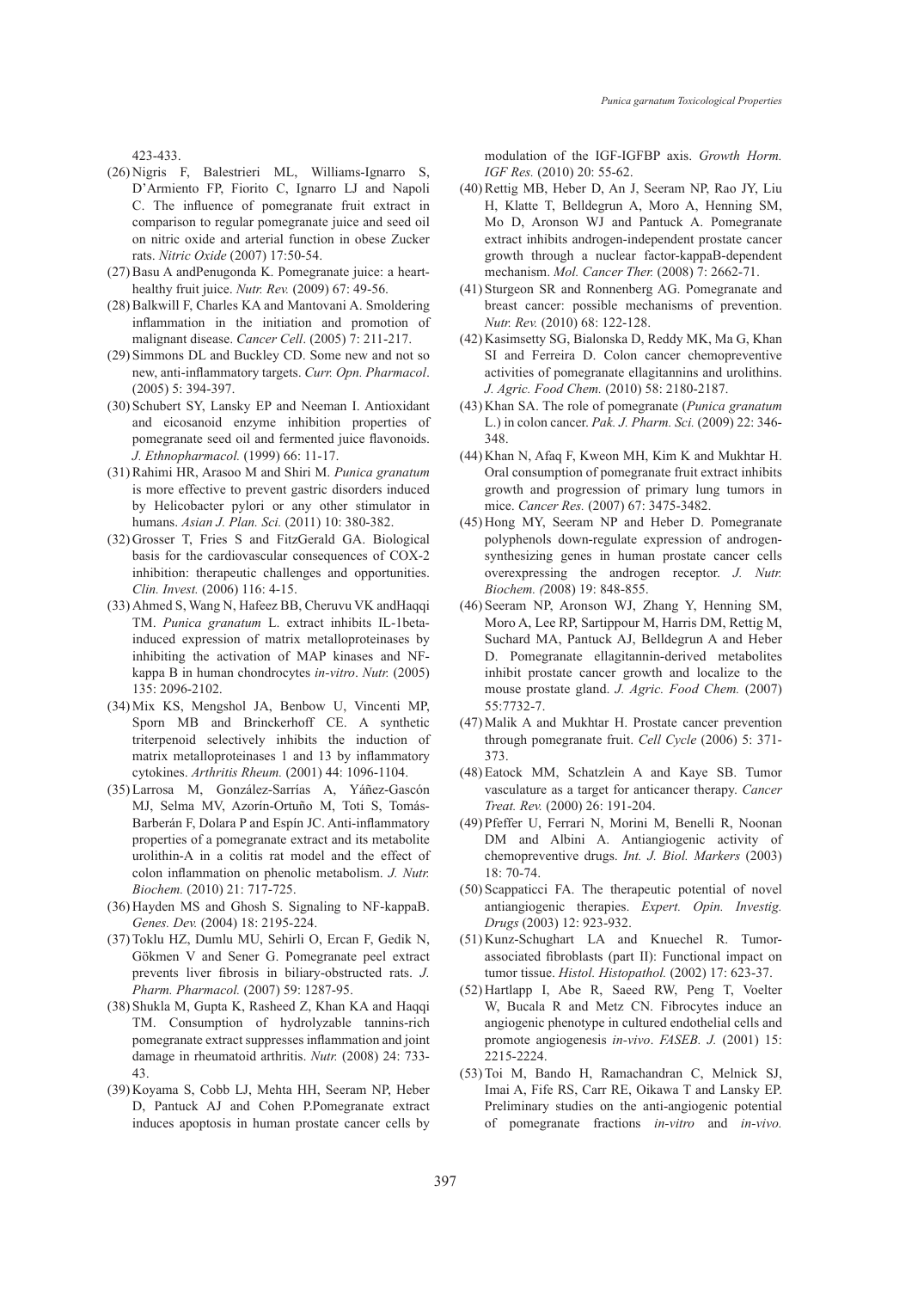*Angiogenesis* (2003) 6: 121-128.

- (54) Chung TW, Lee YC and Kim CH. Hepatitis B viral HBx induces matrix metalloproteinase-9 gene expression through activation of ERK and PI-3K/AKT pathways: involvement of invasive potential. *FASEB J.* (2004) 18: 1123-1125.
- (55) Chung TW, Moon SK, Lee YC, Kim JG, Ko JH and Kim CH. Enhanced expression of matrix metalloproteinase-9 by hepatitis B virus infection in liver cells. *Arch. Biochem. Biophys.* (2002) 408: 147- 154.
- (56) Aslam MN, Lansky EP and Varani J. Pomegranate as a cosmeceutical source: pomegranate fractions promote proliferation and procollagen synthesis and inhibit matrix metalloproteinase-1 production in human skin cells. *J. Ethnopharmacol*. (2006) 103: 311-318.
- (57) Hwang HJ, Park HJ, Chung HJ, Min HY, Park EJ, Hong JY and Lee SK. Inhibitory effects of caffeic acid phenethyl ester on cancer cell metastasis mediated by the down-regulation of matrix metalloproteinase expression in human HT1080 fibrosarcoma cells. *J. Nutr. Biochem.* (2006) 17: 356-362.
- Watanabe H, Nakanishi I, Yamashita K, Hayakawa (58) T and Okada Y. Matrix metalloproteinase-9 (92 kDagelatinase/type IV collagenase) from U937 monoblastoid cells: correlation with cellular invasion. *J. Cell. Sci.* (1993) 104: 991-999.
- (59) Gomez DE, Alonso DF, Yoshiji H and Thorgeirsson UP. Tissue inhibitors of metalloproteinases: structure, regulation and biological functions. *Eur. J. Cell. Biol.* (1997) 74: 111-122.
- (60) Khan GN, Gorin MA, Rosenthal D, Pan Q, Bao LW, Wu ZF, Newman RA, Pawlus AD, Yang P, Lansky EP and Merajver SD. Pomegranate fruit extract impairs invasion and motility in human breast cancer. *Integr. Cancer Ther.*(2009) 8: 242-53.
- Lansky EP, Harrison G, Froom P and Jiang WG. (61) Pomegranate (*Punica granatum*) pure chemicals show possible synergistic inhibition of human PC-3 prostate cancer cell invasion across Matrigel.*Invest. New. Drugs* (2005) 23: 121-122.
- (62) Dai Z, Nair V, Khan M and Ciolino HP. Pomegranate extract inhibits the proliferation and viability of MMTV-Wnt-1 mouse mammary cancer stem cells *invitro*.*Oncol. Rep.*(2010) 24: 1087-1091.
- (63) Khan N, Hadi N, Afaq F, Syed DN, Kweon MH and Mukhtar H. Pomegranate fruit extract inhibits prosurvival pathways in human A549 lung carcinoma cells and tumor growth in athymic nude mice. *Carcinogenesis* (2007) 28: 163-73.
- (64) Syed DN, Malik A, Hadi N, Sarfaraz S, Afaq F and Mukhtar H. Photochemopreventive effect of pomegranate fruit extract on UVA-mediated activation of cellular pathways in normal human epidermal keratinocytes. *Photochem. Photobiol*. (2006) 82: 398- 405.
- (65) Albrecht M, Jiang W, Kumi-Diaka J, Lansky EP, Gommersall LM, Patel A, Mansel RE, Neeman I, Geldof AA and Campbell MJ.Pomegranate extracts

potently suppress proliferation, xenograft growth, and invasion of human prostate cancer cells. *J. Med. Food*  (2004) 7: 274-283.

- $(66)$  Li TM, Chen GW, Su CC, Lin JG, Yeh CC, Cheng KC and Chung JG. Ellagic acid induced p53/p21 expression, G1 arrest and apoptosis in human bladder cancer T24 cells. *Anticancer Res.* (2005) 25: 971-979.
- Fahham N, Ghahremani MH, Sardari S, Vaziri B (67) and Ostad SN. Simulation of different truncated p16(INK4a) forms and in silico study of interaction with Cdk4. *Cancer Inform.* (2009) 7: 1-11.
- Fahham N, Sardari S, Ostad SN, Vaziri B and (68) Ghahremani MH. C-terminal domain of p16(INK4a) is adequate in inducing cell cycle arrest, growth inhibition and CDK4/6 interaction similar to the full length protein in HT-1080 fibrosarcoma cells. *J. Cell. Biochem.* (2010) 111: 1598-606.
- (69) Grossmann ME, Mizuno NK, Schuster T and Cleary MP. Punicic acid is an omega-5 fatty acid capable of inhibiting breast cancer proliferation. *Int. J. Oncol.* (2010) 36: 421-426.
- (70) Koyama S, Cobb LJ, Mehta HH, Seeram NP, Heber D, Pantuck AJ and Cohen P. Pomegranate extract induces apoptosis in human prostate cancer cells by modulation of the IGF-IGFBP axis. *GrowthHorm. IGF Res.* (2010) 20: 55-62.
- (71) Sabri A, Ziaee AA, Ostad SN, Alimoghadam K andGhahremani MH. Crosstalk of EGF-directed MAPK signalling pathways and its potential role on EGF-induced cell proliferation and COX-2 expression in human mesenchymal stem cells. *Cell. Biochem. Funct.* (2011) 29: 64-70.
- (72) Abkhezr M, Keramati AR, Ostad SN, Davoodi J and Ghahremani MH. The time course of Akt and ERK activation on XIAP expression in HEK 293 cell line. *Mol. Biol. Rep.* (2010) 37: 2037-42.
- Larrosa M, Tomás-Barberán FA and Espín JC. The (73) dietary hydrolysable tannin punicalagin releases ellagic acid that induces apoptosis in human colon adenocarcinoma Caco-2 cells by using the mitochondrial pathway. *J. Nutr. Biochem.* (2006) 17: 611-625.
- Malik A, Afaq F, Sarfaraz S, Adhami VM, Syed (74) DN and Mukhtar H. Pomegranate fruit juice for chemoprevention and chemotherapy of prostate cancer. *Proc. Natl. Acad. Sci. USA* (2005) 102: 14813-14818.
- Lansky EP, Jiang W, Mo H, Bravo L, Froom P, Yu (75) W, Harris NM, Neeman I and Campbell MJ. Possible synergistic prostate cancer suppression by anatomically discrete pomegranate fractions. *Invest. New. Drugs* (2005) 23: 11-20.
- $(76)$  Kimura Y, Ito H and Hatano T. Effects of mace and nutmeg on human cytochrome P450 3A4 and 2C9 activity. *Biol. Pharm. Bull.* (2010) 33: 1977-1982.
- (77) Bachrach U. Polyamines and cancer: minireview article. *Amino Acids* (2004) 26: 307-309.
- (78) Hora JJ, Maydew ER, Lansky EP and Dwivedi C. Chemopreventive effects of pomegranate seed oil on skin tumor development in CD1 mice. *J. Med. Food*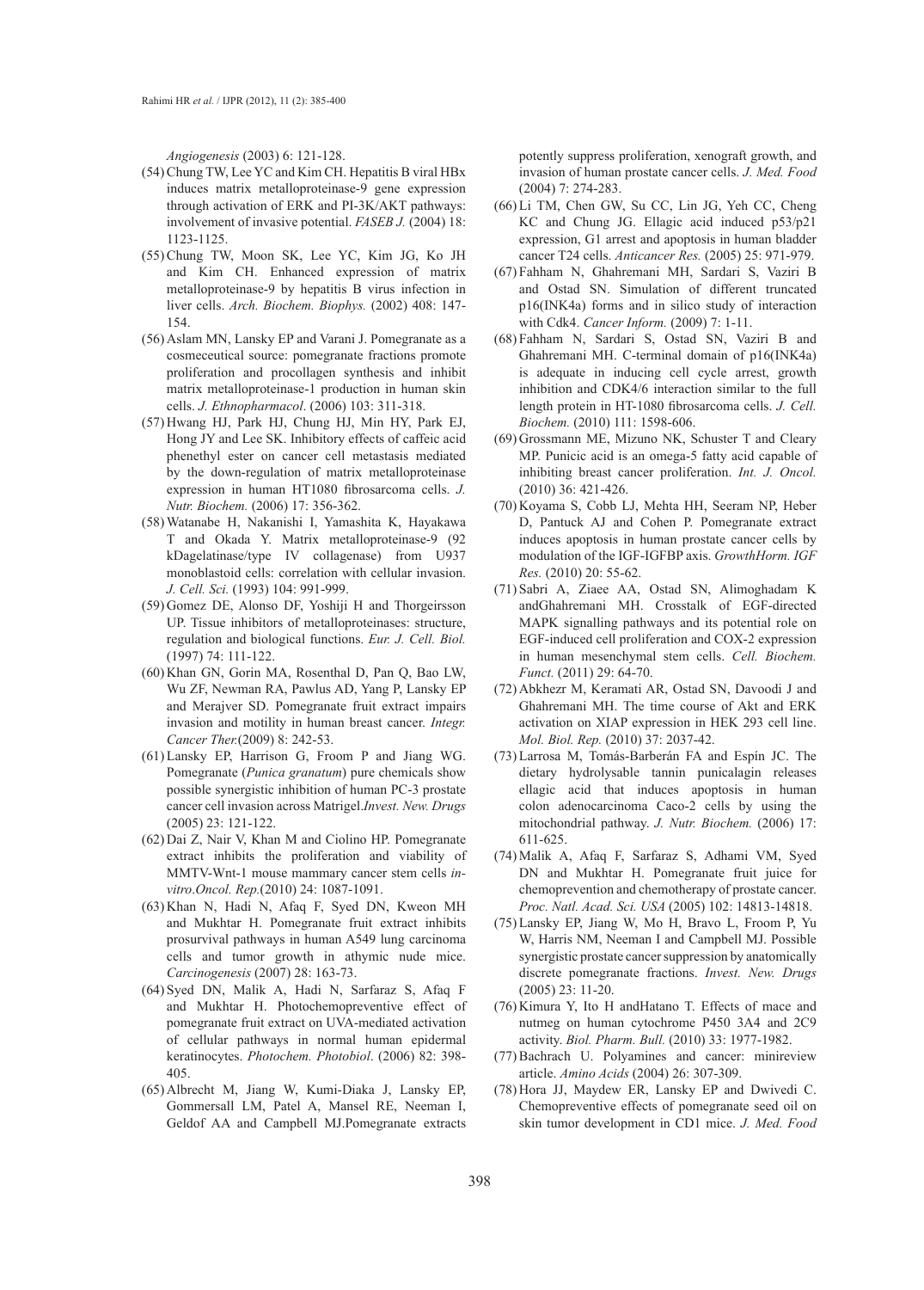(2003) 6: 157-161.

- (79) Khalifah RG. Reflections on Edsally carbonic anhydrase: paradoxes of an ultra fast enzyme. *Biophys. Chem.* (2003) 100: 159-170.
- Pastorekova S, Parkkila S, Pastorek J and Supuran (80) CT. Carbonic anhydrases: current state of the art, therapeutic applications and future prospects. *J. Enzyme Inhib. Med. Chem.* (2004) 19: 199-229.
- $(81)$  Karaer O, Oruç S and Koyuncu FM. Aromatase inhibitors: possible future applications. *Acta Obstet. Gynecol. Scand.* (2004) 83: 699-706.
- (82) Adams LS, Zhang Y, Seeram NP, Heber D and Chen S. Pomegranate ellagitannin-derived compounds exhibit antiproliferative and antiaromatase activity in breast cancer cells *in-vitro*. *Cancer Prev. Res*. (2010) 3: 108-113.
- $(83)$  Vu TH and Werb Z. Matrix metalloproteinases: effectors of development and normal physiology. *Genes. Dev.* (2000) 14: 2123-2133.
- (84) Moraes TJ, Chow CW and Downey GP. Proteases and lung injury. *Crit. Care. Med.* (2003) 31: 189-194.
- (85) Kwak HM, Jeon SY, Sohng BH, Kim JG, Lee JM, Lee KB, Jeong HH, Hur JM, Kang YH and Song KS. beta-Secretase (BACE1) inhibitors from pomegranate (*Punica granatum*) husk. *Arch. Pharm. Res.* (2005) 28: 1328-1332.
- (86) Iwasaki R, Ito K, Ishida T, Hamanoue M, Adachi S, Watanabe T and Sato Y. Catechin, green tea component, causes caspase-independent necrosis-like cell death in chronic myelogenous leukemia. *Cancer Sci.* (2009) 100: 349-356.
- (87) Saito M, Saito K, Kunisaki N and Kimura S. Green tea polyphenols inhibit metalloproteinase activities in the skin, muscle, and blood of rainbow trout. *J. Agric. Food Chem.* (2002) 50: 7169-7174.
- (88) Benelli R, Venè R, Bisacchi D, Garbisa S and Albini A. Anti-invasive effects of green tea polyphenol epigallocatechin-3-gallate (EGCG), a natural inhibitor of metallo and serine proteases. *Biol. Chem.* (2002) 383: 101-105.
- (89) dePascual-Teresa S, Santos-Buelga C and Rivas-Gonzalo JC. Quantitative analysis of flavan-3-ols in Spanish foodstuffs and beverages. *J. Agric. Food Chem.* (2000) 48: 5331-5337.
- (90) Kawaii S andLansky EP. Differentiation-promoting activity of pomegranate (*Punica granatum*) fruit extracts in HL-60 human promyelocytic leukemia cells. *J. Med. Food* (2004) 7: 13-8.
- Wongwattanasathien O, Kangsadalampai K (91) andTongyonk L. Antimutagenicity of some flowers grown in Thailand. *Food Chem. Toxicol.* (2010) 48:1045-1051.
- (92) Adams LS, Seeram NP, Aggarwal BB, Takada Y, Sand D and Heber D.Pomegranate juice, total pomegranate ellagitannins, and punicalagin suppress inflammatory cell signaling in colon cancer cells. *J. Agric. Food Chem.* (2006) 54: 980-985.
- (93) Khedmat S, Seyedabadi M, Ghahremani MH and Ostad SN. Cyclooxygenase 2 plays a role in Emdogain-

induced proliferation. *J. Periodontal. Res.* (2011) 46: 67-73.

- Habibollahi P, Jamshidiha M, Daryani NE, Jahanzad I, (94) Ghahremani MH and Ostad SN. Correlation between inducible nitric oxide synthase and cyclooxygenase-2 expression in human colorectal adenocarcinoma: a cross-sectional study. *Pathol. Oncol. Res.* (2010) 16: 327-335.
- andLanksy EP. Breast cancer chemopreventive properties of pomegranate (*Punica granatum*) fruit extracts in a mouse mammary organ culture. *Eur. J. Cancer. Prev.* (2004) 13: 345-348. (95) Mehta R
- (96) Kim ND, Mehta R, Yu W, Neeman I, Livney T, Amichay A, Poirier D, Nicholls P, Kirby A, Jiang W, Mansel R, Ramachandran C, Rabi T, Kaplan B and Lansky E. Chemopreventive and adjuvant therapeutic potential of pomegranate (*Punica granatum*) for human breast cancer. *Breast. Cancer. Res. Treat.* (2002) 71: 203-217.
- (97) Jeune MA, Kumi-Diaka J and Brown J. Anticancer activities of pomegranate extracts and genistein in human breast cancer cells. *J. Med. Food*. (2005) 8: 469-475.
- (98) Afaq F, Saleem M, Krueger CG, Reed JD and Mukhtar H. Anthocyanin and hydrolyzable tanninrich pomegranate fruit extract modulates MAPK and NF-kappaB pathways and inhibits skin tumorigenesis in CD-1 mice. *Int. J. Cancer* (2005) 113: 423-433.
- (99) Ignarro LJ, Byrns RE, Sumi D, de Nigris F and Napoli C. Pomegranate juice protects nitric oxide against oxidative destruction and enhances the biological actions of nitric oxide. *Nitric Oxide.* (2006) 15: 93- 102.
- (100) Aviram M, Volkova N, Coleman R, Dreher M, Reddy MK, Ferreira D and Rosenblat M. Pomegranate phenolics from the peels, arils, and flowers are antiatherogenic: studies *in-vivo* in atherosclerotic apolipoprotein E-deficient (E°) mice and *in-vitro* cultured macrophages and lipoproteins. *J. Agric. Food Chem.* (2008) 56: 1148-1157.
- (101) Huang TH, Peng G, Kota BP, Li GQ, Yamahara J, Roufogalis BD and Li Y. Pomegranate flower improves cardiac lipid metabolism in a diabetic rat model: role of lowering circulating lipids. *Br. J. Pharmacol.* (2005) 145: 767-774.
- Esmaillzadeh A, Tahbaz F, Gaieni I, Alavi-Majd H (102) and Azadbakht L. Cholesterol-lowering effect of concentrated pomegranate juice consumption in type II diabetic patients with hyperlipidemia. *Int. J. Vitam. Nutr. Res.* (2006) 76: 147-151.
- (103) Aviram M and Dornfeld L. Pomegranate juice consumption inhibits serum angiotensin converting enzyme activity and reduces systolic blood pressure. *Atherosclerosis* (2001) 158: 195-198.
- (104) Sumner MD, Elliott-Eller M, Weidner G, Daubenmier JJ, Chew MH, Marlin R, Raisin CJ and Ornish D. Effects of pomegranate juice consumption on myocardial perfusion in patients with coronary heart disease. *Am. J. Cardiol.* (2005) 96: 810-814.